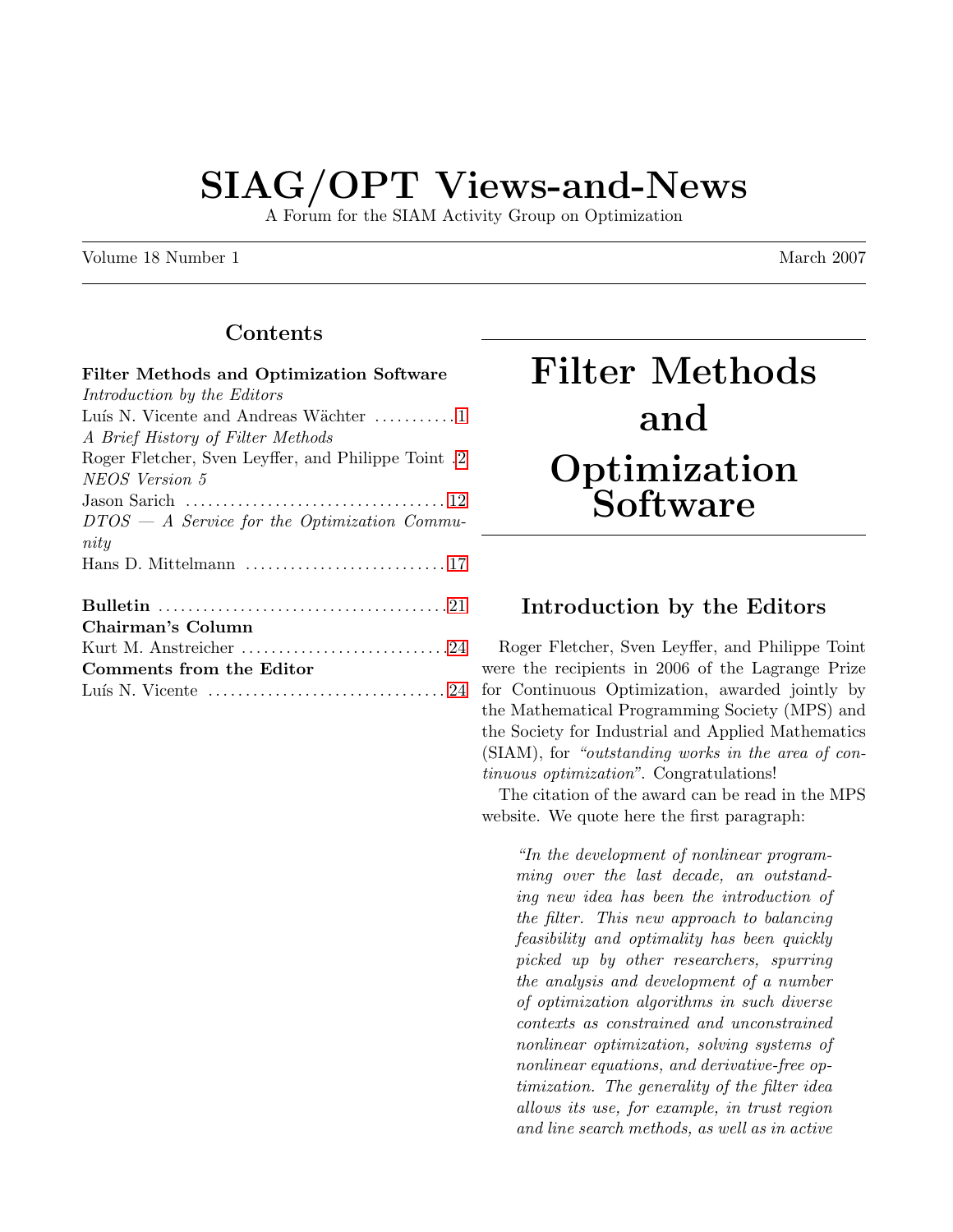See [http://www.mathprog.org/prz/citations/](http://www.mathprog.org/prz/citations/lagrange_2006.htm) [lagrange](http://www.mathprog.org/prz/citations/lagrange_2006.htm) 2006.htm.

We invited Roger, Sven, and Philippe to express their own views on the relevance of filter methods. Their contribution arrived in the format of an excellent expository paper, which we are extremely pleased to publish in the current issue of SIAG/OPT Views-and-News.

The purpose of this issue is, however, twofold. The other two included articles address the important issue of how optimization software, in a sense the "fruit" of our research, can be made available for easy use to a wide audience of practitioners. We are indebted to Jason Sarich and Hans Mittelmann, respectively, who kindly accepted our invitation to discuss two successful free Internet resources. These resources help non-experts as well as professionals to get acquainted to and use state-of-the-art optimization codes.

The first paper surveys the current status of NEOS (Network-Enabled Optimization System). NEOS is a successful project, providing free and easy access to a variety of optimization codes, and has become an indispensable tool for optimization practitioners and researchers.

The other article is about the Decision Tree for Optimization Software (DTOS), also a popular Internet site for users of optimization solvers. The paper walks us through the resources DTOS provides, both for optimization "beginners" and experts.

Andreas Wächter and Luís N. Vicente, February 2007.

## <span id="page-1-0"></span>A Brief History of Filter Methods

#### Roger Fletcher

Department of Mathematics, University of Dundee, Dundee, DD1 4HN, UK (fletcher@maths.dundee.ac.uk).

#### Sven Leyffer

Mathematics and Computer Science Division, Argonne National Laboratory, Argonne, IL 60439, USA (leyffer@mcs.anl.gov).

#### Philippe Toint

Department of Mathematics, The University of Namur (FUNDP), rue de Bruxelles, B5000 Namur, Belgium (philippe.toint@fundp.ac.be).

#### 1. Motivation

We consider the question of global convergence for optimization algorithms that solve general nonlinear programming problems (NLPs):

<span id="page-1-1"></span>
$$
\begin{array}{ll}\text{minimize} & f(x) \\ \text{subject to} & c(x) \ge 0, \end{array} \tag{1}
$$

where the objective function  $f(x)$  and the constraint functions  $c(x)$  are smooth.

Most methods for solving [\(1\)](#page-1-1) are based on Newton's method and are iterative. Given an estimate  $x_k$  of the solution  $x_*$  of [\(1\)](#page-1-1), a linear or quadratic approximation of [\(1\)](#page-1-1) is solved for a new and, one hopes better, estimate  $x_{k+1}$ . Near a solution, this process is guaranteed to converge. Far from the solution, however, the sequence  $\{x_k\}$  generated in this way may not converge. How can we ensure convergence even if we start far from a solution? We refer to this question as global convergence for NLP methods.

Traditionally, this question has been answered by using penalty or merit functions that are a linear combination of the objective function and a measure of the constraint violation such as  $h(x) := ||c(x)^-||,$ where  $||a^{-}|| = ||\min(a, 0)||$  for some norm. An example is the  $\ell_1$  exact penalty function,

$$
p(x; \pi) := f(x) + \pi h(x),
$$

where  $\pi > 0$  is the penalty parameter. Provided  $\pi$  is sufficiently large, we can use this penalty function to ensure progress in our iterative scheme by enforcing sufficient decrease on each step. This trick allows us to invoke well-developed unconstrained optimization techniques.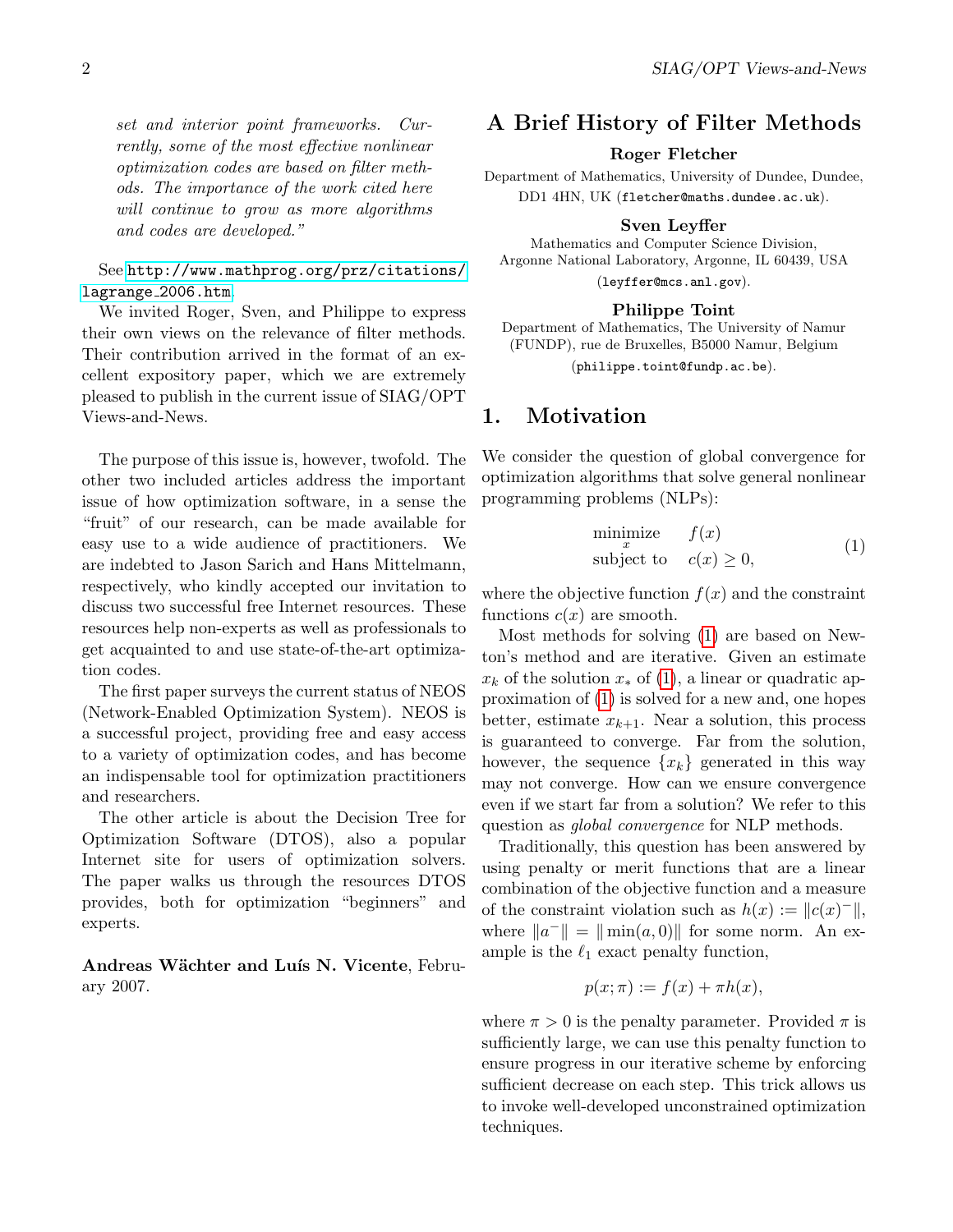In traditional penalty methods, a suitable penalty parameter depends on the solution of [\(1\)](#page-1-1), namely,  $\pi > \|y_*\|_D$ , where  $y_*$  are the optimal multipliers and  $\|\cdot\|_D$  is the dual norm. This fact may make it difficult to find a suitable penalty parameter. Worse, if the penalty parameter is too large, then any monotonic method would be forced to follow the nonlinear constraint manifold very closely, resulting in much shortened Newton steps and slow convergence. Yet we have noticed that the unmodified sequential quadratic programming (SQP) method is able to quickly solve a large proportion of test problems without the need for modifications to induce global convergence.

In this paper we review a recent alternative to penalty functions, so-called filter methods. The success of the unmodified SQP method motivates us to find a way of inducing global convergence, which would allow the full Newton step to be taken much more often. Our goal therefore is the development of global optimization safeguards that interfere as little as possible with Newton's method. We believe filter methods achieve this goal. In the remainder of this paper, we motivate filter methods, outline the main ideas and convergence results, indicate other areas where filter methods have been used successfully, and provide references for those wishing to delve deeper into filter methods.

#### 2. Filter methods for NLP

Filter methods avoid the pitfalls of penalty function methods. Instead of combing the objective and constraint violation into a single function, we view [\(1\)](#page-1-1) as a biobjective optimization problem that minimizes  $f(x)$  and  $h(x)$ . However, the second objective is clearly more important because we must ensure that  $h(x_*) = 0$ . We borrow the concept of domination from multiobjective optimization and say that a point  $x_k$  dominates a point  $x_l$  if and only if  $f(x_k) \leq f(x_l)$  and  $h(x_k) \leq h(x_l)$ . We define a filter as a list of pairs  $(h(x_l), f(x_l))$  such that no pair dominates another pair. A typical filter is illustrated in Figure [1,](#page-2-0) where the shaded area shows the region dominated by the filter entries. The contours of the  $\ell_1$  exact penalty function would be straight lines with slope  $-\pi$  in this plot, indicating that at least for a single entry, the filter is less restrictive



<span id="page-2-0"></span>Figure 1: A typical filter. All pairs  $(f(x), h(x))$  that are below and to the left of the envelope (dashed line) are acceptable to the filter

than penalty methods.

#### 2.1 SQP filter methods

Filter methods were first introduced in the context of trust-region SQP methods, which solve a quadratic approximation of  $(1)$  for a trial step s that lies inside a trust region:

$$
\min_{s} q_k(s) := f_k + \nabla f_k^T s + \frac{1}{2} s^T H_k s
$$
\n
$$
\text{s.t.} \quad c_k + \nabla c_k^T s \ge 0
$$
\n
$$
||s||_{\infty} \le \rho_k,
$$
\n
$$
(1)
$$

where  $f_k = f(x_k)$  and so on, and  $H_k \simeq \nabla^2 \mathcal{L}_k$  approximates the Hessian of the Lagrangian.

A rough outline of a filter trust-region SQP is as follows. At iteration  $k = 0$ , we initialize the filter  $\mathcal{F}_k = \{(U, -\infty)\}\$ , where U is an upper bound on the acceptable constraint violation. We proceed by accepting only steps that are not dominated by the current filter. If a point is acceptable, then we set  $x_{k+1} = x_k + s$ , and possibly increase the trust-region radius and update the filter (adding  $(h_k, f_k)$  from the previous iterate and removing any dominated entries). If, on the other hand, the step is dominated by the current filter, then we reject it, set  $x_{k+1} = x_k$ , reduce the trust-region radius, and resolve [\(1\)](#page-1-1).

This simple description of a filter method requires a number of refinements to ensure convergence:

1. Filter Envelope. To avoid convergence to infeasible limit points where  $h_* > 0$ , we add an en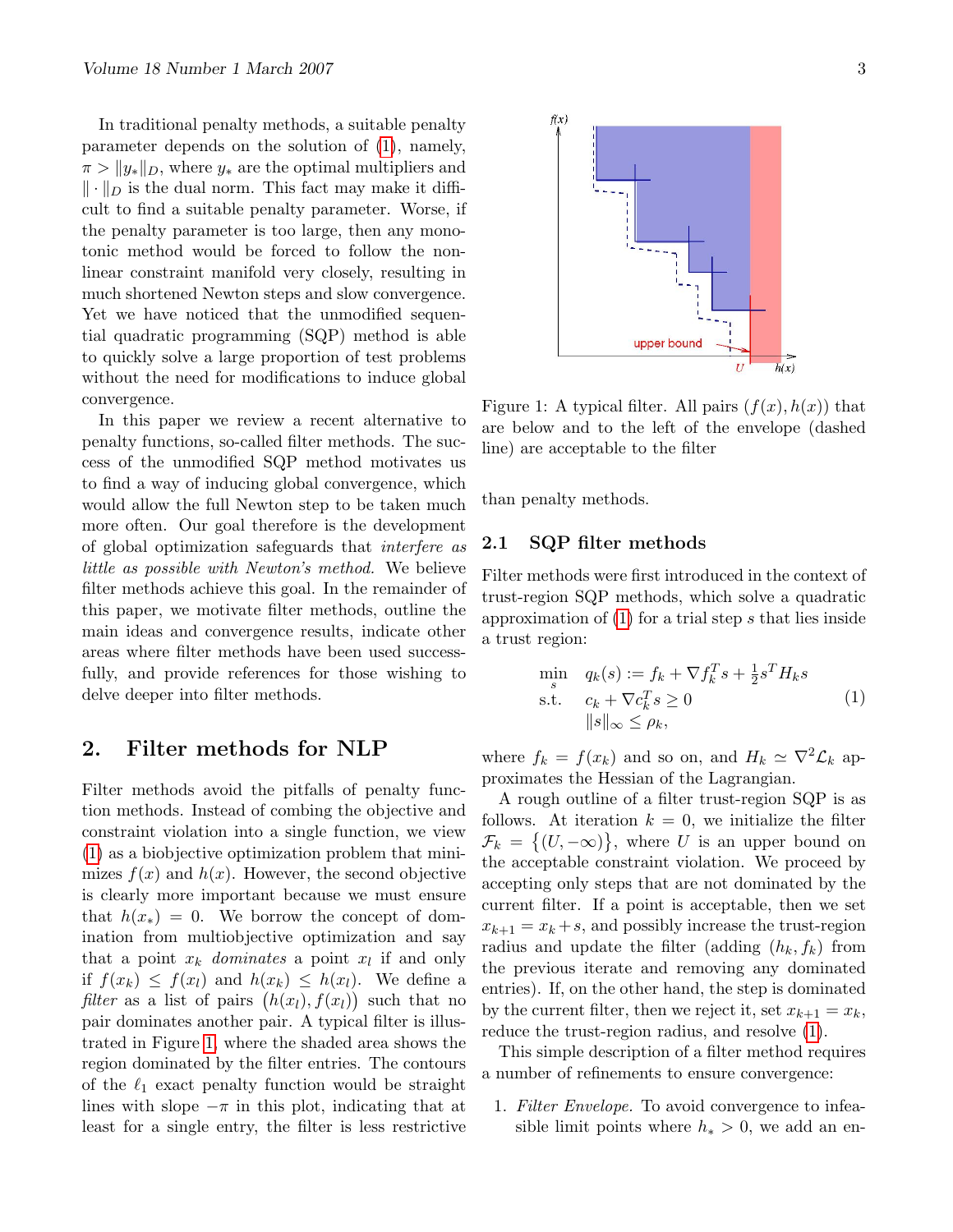velope around the current filter. A new iterate is acceptable if, for all  $\forall (h_l, f_l) \in \mathcal{F}_k$ ,

<span id="page-3-0"></span>
$$
h_{k+1} \le \beta h_l, \quad \text{or} \quad f_{k+1} \le f_l - \gamma h_{k+1}, \qquad (2)
$$

where  $0 < \beta, \gamma < 1$  are constants. This sloping envelope is due to Chin [\[4,](#page-10-0) [3\]](#page-9-0) and makes the management of redundant entries slightly more convenient. In [\[4,](#page-10-0) Lemma 1] it is shown that if an infinite number of points are added to the filter and  $f(x)$  is bounded below, then the limit point must be feasible. We note, that this result does not require the presence of an upper bound U.

2. Sufficient Reduction. The filter alone cannot ensure convergence to stationary points. For example, if the sequence satisfies  $h_{k+1} \leq \beta h_k$ , then the iterates could converge to an arbitrary feasible point. Therefore, if the constraint violation becomes small, we enforce a sufficient reduction condition similar to unconstrained optimization. We denote the predicted reduction by  $\Delta q_k := -\nabla f_k^T s - \frac{1}{2}$  $\frac{1}{2} s^T H_k s$  and introduce the following switching condition:

<span id="page-3-2"></span>if 
$$
(\Delta q_k > 0)
$$
 then  
check  $f_k - f_{k+1} \ge \sigma \Delta q_k$ , (3)

where  $\sigma \in (0,1)$  is a constant.

3. Feasibility Restoration. By reducing the trustregion radius, the QP [\(1\)](#page-1-1) may become inconsistent (halving the trust-region radius in the right plot of Figure [2](#page-4-0) illustrates this point). We take the inconsistency of [\(1\)](#page-1-1) as an indication that the current point is too far from the feasible set to make meaningful progress to optimality. Hence we invoke an SQP-like algorithm that minimizes the constraint violation  $h(x)$  (see Section [3.1\)](#page-7-0). We exit the restoration phase once a filter-acceptable point has been found and resume the regular SQP method.

With these modifications, we can define acceptance for a filter method.

**Definition 1** A trial point  $x_k^+$  $\frac{1}{k} := x_k + s$  is acceptable to the filter at iteration k if

1.  $x_k^+$  $\frac{1}{k}$  is acceptable to the filter  $\mathcal{F}_k$  and  $x_k$ , that is, [\(2\)](#page-3-0) holds for  $\mathcal{F}_k \cup \{(h_k, f_k)\}\$ , and

2. if the switching condition  $\Delta q_k > 0$  holds, then we have sufficient reduction, that is,  $f_k$  –  $f(x_k^+)$  $k^+$ )  $\geq \sigma \Delta q_k$ .

Otherwise, we call  $x_k^+$  $\frac{1}{k}$  not acceptable.

An outline of a filter method is given next.

<span id="page-3-1"></span>

| Algorithm 1: SQP Filter Method                                                             |  |  |
|--------------------------------------------------------------------------------------------|--|--|
| $x_0, k \leftarrow 0, \mathcal{F}_0 \leftarrow \{U, -\infty\},$ optimal $\leftarrow$ false |  |  |
| while not optimal do                                                                       |  |  |
| reset the trust-region radius: $\rho_k \ge \rho$                                           |  |  |
| $\texttt{terminate} \leftarrow \texttt{false}$                                             |  |  |
| repeat                                                                                     |  |  |
| solve the QP $(1)$ for a step s                                                            |  |  |
| if $s=0$ then                                                                              |  |  |
| optimal $\leftarrow$ true; STOP                                                            |  |  |
| if $QP(1)$ incompatible then                                                               |  |  |
| add $(h_k, f_k)$ to $\mathcal{F}_k$                                                        |  |  |
| enter restoration phase                                                                    |  |  |
| else                                                                                       |  |  |
| if $x_k^+ := x_k + s$ not acceptable then                                                  |  |  |
| reduce trust-region $\rho_k \leftarrow \rho_k/2$                                           |  |  |
| else                                                                                       |  |  |
| $\mathrel{\sqsubset}$ terminate $\leftarrow$ true                                          |  |  |
| until terminate                                                                            |  |  |
| update the filter $\mathcal{F}_{k+1}$                                                      |  |  |
| set $x_{k+1} \leftarrow x_k + s$ and $k \leftarrow k+1$                                    |  |  |
|                                                                                            |  |  |

#### Discussion of filter algorithm

Algorithm [1](#page-3-1) contains an inner and an outer iteration. During the inner iteration the trust-region radius is reduced until we either find an acceptable point or enter the restoration phase. The aim of the restoration phase is to find an acceptable iterate  $x_{k+1}$  such that the corresponding QP [\(1\)](#page-1-1) is compatible for some  $\rho_{k+1} \geq \rho$ . The iterates and the filter are updated in the outer iteration, which also ensures that the trust-region radius is larger than a lower bound  $\rho > 0$ .

We update the filter by adding entries  $(h_k, f_k)$  to  $\mathcal{F}_k$  that correspond to an h-type iteration after we move to  $x_{k+1}$ . We can also remove any entries that are dominated by  $(h_k, f_k)$ .

The switching condition [\(3\)](#page-3-2) can be motivated as follows. Close to a feasible point, we expect the quadratic model to predict a decrease in the objective function, that is,  $\Delta q_k > 0$ . However, far from a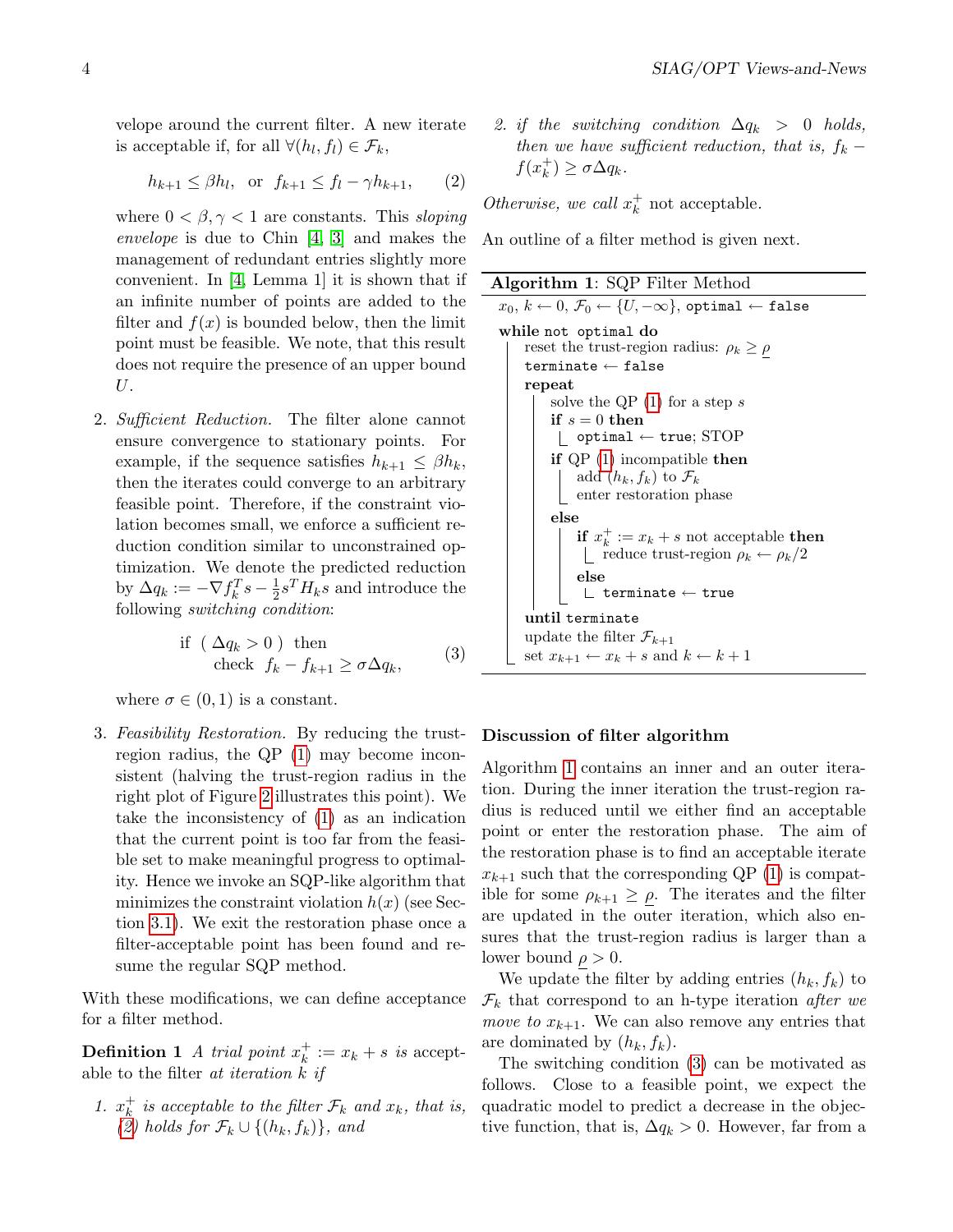feasible point, the predicted reduction is sometimes negative, that is  $\Delta q_k < 0$ , because most of the SQP step is toward feasibility. We will refer to successful steps that satisfy  $(3)$  as *f-type steps* and all other steps as h-type steps. This is illustrated in Figure [2:](#page-4-0) the left plot shows an f-type step that reduces  $q_k(s)$ , while the right plot shows an h-type step that reduces only infeasibility. We note that if  $h_k = 0$  at a nonstationary point, then  $\Delta q_k > 0$ , thereby implying that we can accept only an f-type step. Thus, we never add points to the filter for which  $h_k = 0$ . This fact ensures that we can always generate a filteracceptable point during the restoration phase unless the problem is (locally) infeasible.

#### Early history of filter methods

NLP filter methods were first proposed by Fletcher in a plenary talk at the SIAM Optimization Conference in Victoria in May 1996; the methods are described in [\[8\]](#page-10-1). The initial filter method contained features, such as the NW/SE corner rule and unblocking, that were shown to be redundant in the subsequent convergence analysis. The first global convergence proof of a filter method was given in [\[11\]](#page-10-2) for a sequential linear programming (SLP) method. This proof was later generalized to SQP methods in  $|10|$ .

Filter methods for NLP were developed independently of earlier similar ideas. Surry et al. [\[25\]](#page-10-4) describe a multiobjective approach to constrained optimization in the context of genetic algorithms. The algorithm maintains a population of iterates that are evolved over time. The authors modify a vectorevaluated genetic algorithm to adaptively bias the population toward feasibility.

An idea similar to a filter was used by Lemaréchal et al. [\[20\]](#page-10-5) to enforce convergence of a bundle method for convex nonsmooth constrained optimization problems. The authors define an exclusion region that corresponds to the convex hull of the filter entries (with the two out-most entries extended to infinity).

#### Convergence proof outline

Convergence of filter methods can be established under the following general assumptions: the iterates  $x_k$  lie in a compact set X, the functions  $f(x)$  and



<span id="page-4-0"></span>Figure 2: Illustration of f-type and h-type step.

 $c(x)$  are twice continuously differentiable, and the Hessian remains bounded  $||H_k|| \leq M$ . Under these assumptions, one of the following occurs (see [\[10,](#page-10-3) Theorem 7,  $[4,$  Theorem 1, and  $[27,$  Theorem 3]):

- 1. The restoration phase fails to find a filteracceptable point for which the QP [\(1\)](#page-1-1) is consistent for some  $\rho \geq \rho$ .
- 2. The algorithm terminates at a first-order stationary point.
- 3. There exists a feasible accumulation point that either is stationary or the Mangasarian-Fromowitz constraint qualification fails.

These results are as strong as can be expected for general NLPs. For example, the first outcome corresponds to a situation where the restoration phase has converged to a local minimum of the constraint violation. One undesirable assumption in [\[10\]](#page-10-3) is the need for global solution to the QP subproblem [\(1\)](#page-1-1). This assumption may be difficult to ensure, unless  $H_k$  is positive semi-definite.

The convergence proof makes use of the insights from Figure [2.](#page-4-0) The filter ensures that all limit points are feasible. Next, we consider two cases: (a) an infinite subsequence of h-type iterations, and (b) an infinite sequence of f-type steps. We assume that the limit point is not stationary and seek a contradiction. In case (a), we can show that for sufficiently large  $k$  we must generate an f-type iteration, which contradicts the construction of the sequence. In case (b), we obtain the usual contradiction that  $f(x_k)$  is unbounded below.

#### Fast local convergence

The transition of filter methods to fast local convergence had been an outstanding issue from the start. Early on, we conjectured that filter methods may be able to avoided the Maratos effect. This effect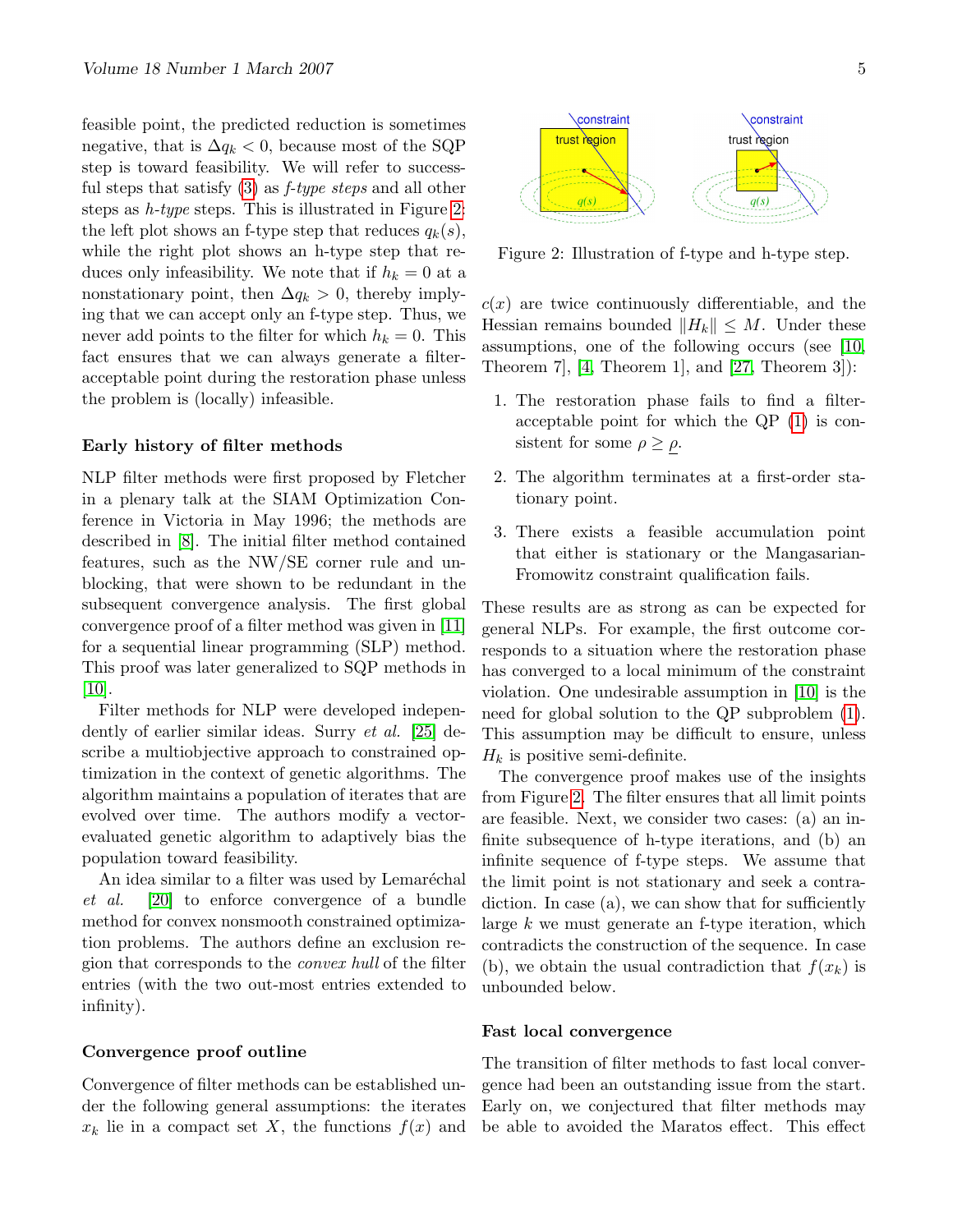causes penalty function SQP methods to reject the full SQP step arbitrarily close to a solution, leading to a loss of second-order convergence. We applied filter methods to the original example by Maratos and observed second-order convergence. However, the following example shattered the hope that filter methods can avoid the Maratos effect in general:

minimize 
$$
2(x_1^2 + x_2^2 - 1) - x_1
$$
  
subject to  $x_1^2 + x_1^2 - 1 = 0$ .

The starting point  $x = (\cos(t), \sin(t))$  for  $t > 0$  small and multipliers  $y = 3/2$  shows that the SQP step increases *both*  $f(x)$  and  $||c(x)||$ , leading to a filterrejected step. This example motivated us to include second-order correction (SOC) steps. Since then, Ul-brich [\[27\]](#page-10-6) and Wächter and Biegler [\[29\]](#page-11-1) have considered the transition to fast local convergence.

Ulbrich [\[27\]](#page-10-6) proves fast local convergence without the use of SOC steps by making three modifications to the filter SQP method: (1) he uses the augmented Lagrangian as a technical tool, which motivates an alternative definition of the filter, replacing  $h(x)$  and  $f(x)$  by

$$
\theta(x, y) := ||c(x)^{-}||_2^2 + (y^T c(x)^{-})^2
$$
 and  $\mathcal{L}(x, y)$ 

respectively; (2) the switching condition [\(3\)](#page-3-2) is tightened to

$$
\Delta \widehat{q_k} := \Delta q_k + y_k^T s_k > \kappa \theta_k^{\psi/2} \text{ and } \Delta \mathcal{L}_k(s) < \sigma \Delta \widehat{q_k},
$$

where  $\psi \in \left(\frac{1}{2}\right)$  $(\frac{1}{2}, 1)$  is a constant; and (3) the restoration phase is also entered if the multiplier weigh inactive constraints too strongly, which happens, if  $\theta_k^{1/2} \leq \kappa_\rho \rho^{1+\xi}$ , for  $\kappa_\rho > 0$  and  $\xi \in (0,1)$ . Under a linear independence constraint qualification and second-order sufficient condition, Ulbrich is able to show q-quadratic convergence.

Wächter and Biegler [\[29\]](#page-11-1) analyze a filter method with SOC steps. SOC steps solve a second QP that captures constraint curvature and is often cheap to solve, requiring, for example, only a shift in the QP constraints. Like [\[27\]](#page-10-6), W¨achter and Biegler also modify the switching condition and strengthen it to

$$
\nabla f_k^T s_k < 0 \text{ and } \alpha_{k,l} \big( -\nabla f_k^T s_k \big)^{s_f} > \delta (h_k)^{s_h},
$$

where  $\alpha_{k,l}$  is the Armijo step size and  $\delta > 0, s_h > 1$ , and  $s_f \geq 2s_h$  are constants. Thus, sufficient reduction in the objective is checked less frequently than

in [\[10\]](#page-10-3). The analysis shows that ultimately, the SQP step or the SOC step is acceptable to the filter implying superlinear convergence for different types of SOC steps.

We currently prefer to use SOC steps to obtain fast local convergence because this approach allows us to keep the original filter definition with  $f(x)$ , rather than the Lagrangian  $\mathcal{L}(x, y)$ . This approach also avoids the need for a multiplier function.

#### Other SQP filter methods

Fletcher *et al.* [\[6\]](#page-10-7) (see also [\[5,](#page-10-8) Chapter 15.5]) analyze a trust-region SQP filter method that decomposes the SQP step into a normal and tangential step. The normal step attains feasibility for the linearized constraints of [\(1\)](#page-1-1), and the tangential step reduces a quadratic objective beyond the Cauchy point while maintaining feasibility. The algorithm uses the envelope

$$
h_{k+1} \leq \beta h_j
$$
 or  $f_{k+1} \leq f_j - \gamma h_j$ ,  $\forall j \in \mathcal{F}_k$ ,

and removes only entries whose envelope is dominated by a new entry. The algorithm also uses a stronger switching condition, namely,  $\Delta q_k \geq \sigma h_k^2$ , resulting in fewer f-type steps. We note that the algorithm in [\[6\]](#page-10-7) removes the need for a global solution of the QP.

Recently, there has been renewed interest in trustregion methods that avoid the solution of the computationally expensive QP [\(1\)](#page-1-1). One such method is SLP-EQP, which dates back to [\[12\]](#page-10-9) in the context of  $\ell_1$ -penalty functions. The method solves an LP inside a trust-region to obtain an estimate of the active set (i.e., setting  $H_k = 0$  in [\(1\)](#page-1-1)). This active set is then explored further by solving an equality-constrained QP corresponding to the active constraints (with the trust-region bounds removed). Chin and Fletcher [\[4\]](#page-10-0) (see also [\[3\]](#page-9-0)) analyze and implement a filter SLP-EQP method. Their convergence proof adapts the proof in [\[11\]](#page-10-2) to allow for a finite set of possible steps, namely, a Cauchy step (along the LP solution to the first minimum of the quadratic), an EQP step, and an SOC step.

Gonzaga et al. [\[14\]](#page-10-10) propose a general framework for filter methods where the step computation is decomposed into a normal and tangential step. Unlike [\[6\]](#page-10-7), however, where the QP solution is decomposed, Gonzaga et al. enforce filter conditions on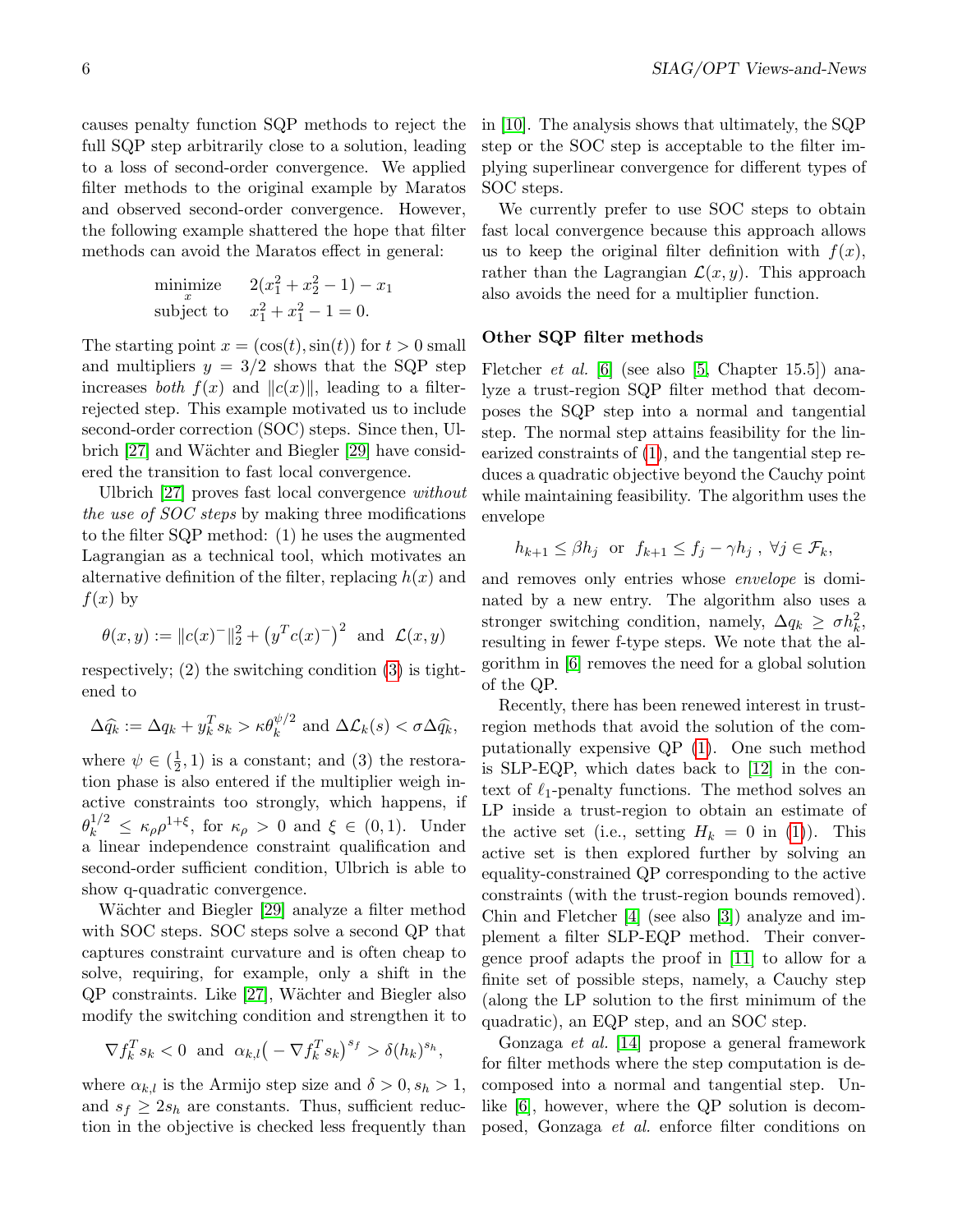both the normal and tangential step. The normal step must generate an intermediate point  $x_{k+1/2}$ such that the constraint violation is acceptable to the current point:  $h(x_{k+1/2}) < \beta h_k$ . The tangential step must generate a new iterate that reduces the objective function by an amount that is proportional to the filter slack:

$$
H_k := \min\big(1, \min_{j \in \mathcal{F}_k: f_j \le f(x_k)} h_j\big).
$$

The step s satisfies  $\nabla c_{k+1/2}^T s + c_{k+1/2} \geq 0$ , and the new point,  $x_{k+1} = x_{k+1/2} + s$ , satisfies the following decrease condition:

$$
f(x_{k+1}) \le f(x_{k+1/2}) - M\sqrt{H_k}.
$$

The authors show that such a step can be computed by minimizing a quadratic model beyond the Cauchy point within a trust-region framework. In addition, a sufficient decrease condition is also enforced. This framework is very general, but the step acceptance seems slightly more restrictive.

Ribeiro et al. [\[22\]](#page-10-11) extend the analysis in [\[14\]](#page-10-10) by developing a general global convergence analysis of filter methods that does not depend on the particular way in which the step is computed. Instead, the authors prove convergence under fairly general assumptions that are shown to hold, for example, for SQP methods.

Finally, a *nonmonotone* filter method based on [\[6\]](#page-10-7) is analyzed in [\[16\]](#page-10-12). The authors measure the area that a new entry contributes to the dominated region. This area is positive for monotone filters. The key idea is to request that this area be positive on average only over the last K reference iterations. This strategy allows the filter to accept points that would otherwise be rejected.

#### 2.2 Filter interior methods

Interior-point methods (IPMs) are an attractive alternative to SQP methods for solving NLPs. Instead of computing a step by solving a QP, which can be computationally demanding, IPMs compute a step by solving a linear system. Thus, it is not surprising that researchers have extended filter methods to IPMs: Ulbrich et al. [\[26\]](#page-10-13) and W¨achter and Biegler [\[30\]](#page-11-2) develop convergence theory for IPM filter methods. A related filter criterion has also been used by Benson et al. [\[2\]](#page-9-1).

Interior-point methods first reformulate the NLP [\(1\)](#page-1-1) so that the inequalities are simple bound constraints:

<span id="page-6-0"></span>
$$
\begin{array}{ll}\text{minimize} & f(x) \\ \text{subject to} & c(x) = 0, \quad x \ge 0. \end{array} \tag{4}
$$

IPMs can be viewed as applying Newton's method to the perturbed optimality conditions of [\(4\)](#page-6-0):

<span id="page-6-1"></span>
$$
F_{\mu}(x, y, z) := \begin{pmatrix} \nabla_x \mathcal{L}(x, y, z) \\ c(x) \\ Xz - \mu e \end{pmatrix} = 0, \quad (5)
$$

for a decreasing sequence of barrier parameters  $\mu \searrow$ 0, where  $X$  is the diagonal matrix with  $x$  along its diagonal,  $\mathcal{L}(x, y, z) = f(x) - y^T c(x) - z^T x$  is the Lagrangian of [\(4\)](#page-6-0), and  $e = (1, \ldots, 1)^T$ . The IPM filter methods differ significantly in how the filter is employed to achieve global convergence.

#### The interior filter of Ulbrich et al.

Ulbrich et al. [\[26\]](#page-10-13) employ the filter to enforce convergence of the IPM as  $\mu \setminus 0$ . They decompose the perturbed optimality conditions into a normal  $(r^n)$ and tangential  $(r^t)$  component,

$$
F_{\sigma\mu'}(x, y, z) = r^n + r^t
$$
  
= 
$$
\begin{pmatrix} 0 \\ c(x) \\ Xz - \mu'e \end{pmatrix} + \begin{pmatrix} \nabla_x \mathcal{L}(x, y, z) \\ 0 \\ (1 - \sigma)\mu'e \end{pmatrix},
$$

where  $\mu = \mu' \sigma$ , and  $\mu' = x^T z/n$ , and  $\sigma \in (0,1)$ is a centering parameter. This decomposition motivates the two filter components and a consistent step decomposition. Denoting  $w = (x, y, z)$ , the filter is defined a a collection of pairs of a measure of quasicentrality

$$
\theta(w) := \|c(x)\| + \|Xz - x^T z/n \cdot e\|
$$

and a measure of optimality

$$
\theta_g(w) := \|\nabla_x \mathcal{L}(w)\| + x^T z/n.
$$

Each step  $s = (s_x, s_y, s_z)$  is computed from a normal and tangential step,

$$
F'(w)s^{n} = -r^{n}, F'(w)s^{t} = -r^{t},
$$

where  $F'(w)$  is the Jacobian of  $F_{\sigma\mu'}(w)$ . The authors exploit the flexibility of choosing different step sizes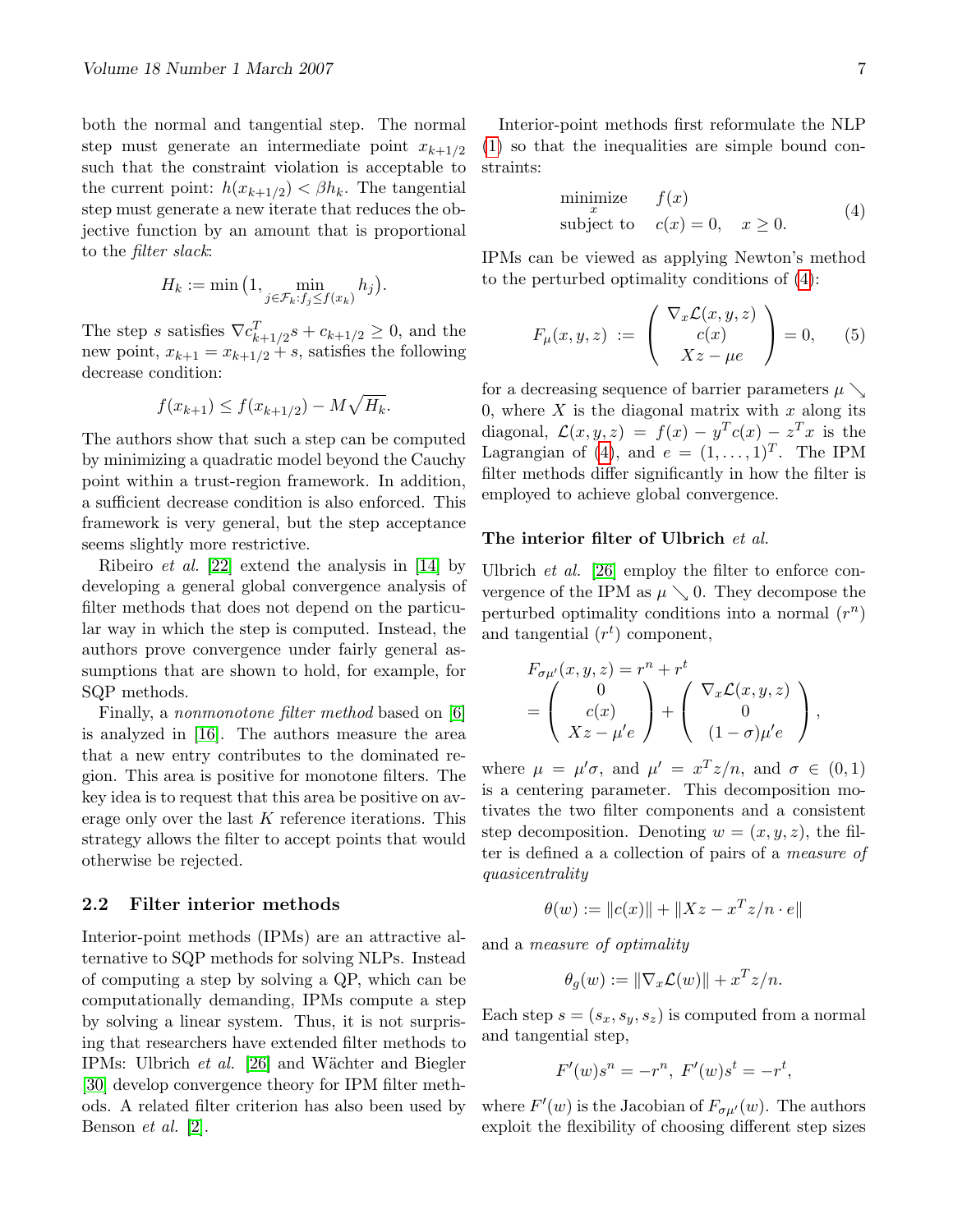for each component. Once a step has been computed, the algorithm performs a backtracking line search until a filter-acceptable point has been found. Similar to SQP filter methods, the algorithm also enforces a sufficient decrease condition on a quadratic model of the residual of  $\theta_q(w)$ . If no acceptable point can be found, then a restoration phase is entered to restore quasicentrality.

Under the strong assumption that the inverse of the Jacobian is bounded, namely,  $\| [F'(w)]^{-1} \| \leq C$ , the authors show finite termination of the restoration phase and the existence of a subsequence converging to a stationary point. The step decomposition has a similar flavor to [\[6\]](#page-10-7), but the two components have a slightly different interpretation, with quasicentrality replacing feasibility and the optimality measure  $\theta_{q}(w)$  replacing the objective. The latter condition means that the algorithm may be more likely to converge to stationary points that are not local minimizers. The IPM of Wächter and Biegler avoids this problem by taking a different approach.

#### The filter of Wächter and Biegler

Wächter and Biegler [\[30\]](#page-11-2) have successfully incorporated a filter mechanism in the NLP solver IPOPT [\[31\]](#page-11-3). They develop a line-search filter method that avoids the pitfall of many IPMs that may converge to spurious stationary points illustrated by the example in [\[28\]](#page-10-14). Wächter and Biegler exploit the relationship between [\(5\)](#page-6-1) and the barrier problem

<span id="page-7-1"></span>
$$
\min_{x} \quad \varphi_{\mu_k}(x) := f(x) - \mu_k \sum \ln(x_i)
$$
\n
$$
\text{s.t.} \quad c(x) = 0. \tag{6}
$$

IPOPT performs a number of line-search SQP iter-ations to minimize [\(6\)](#page-7-1) to within a tolerance  $\epsilon_k \searrow 0$ , whilst keeping  $x_i > 0$ . In contrast to [\[26\]](#page-10-13), where the filter safeguards the convergence of IPM as  $\mu \searrow 0$ , IPOPT employs the filter only for fixed  $\mu_k$  to ensure convergence of the SQP algorithm. This approach is justified because it can be shown that for a suitable choice of the sequences  $\mu_k \searrow 0$ ,  $\epsilon_k \searrow 0$  one SQP iteration and an extrapolation step are sufficient to generate an acceptable point near a solution.

A consequence of employing the filter for a fixed barrier parameter is that we can now use  $(h(x), \varphi(x))$ again in the filter. Hence, the method is less likely to converge to stationary points that are not minimizers.

Another important difference from [\[26\]](#page-10-13) is the absence of a full-rank assumption, which provides robustness for degenerate and infeasible NLPs. As a consequence, however, we must modify the Armijo line-search because a poor step may never be acceptable no matter how small a step size is chosen. Therefore, [\[30\]](#page-11-2) derives a lower bound that indicates when the algorithm should switch to a restoration phase. The restoration algorithm in [\[30\]](#page-11-2) differs from the SQP restoration algorithms in the sense that it must also produce a new point  $x_{k+1} \geq \epsilon e$  that is strictly feasible with respect to the bounds.

The analysis in [\[30\]](#page-11-2) is general and includes as special cases SQP methods, IPMs, and augmented Lagrangian methods. The augmented Lagrangian is another popular penalty function:

$$
\mathcal{L}_{\pi}(x,y) := f(x) - y^T c(x) + \frac{\pi}{2} c(x)^T c(x).
$$

We can split this function into two "objectives" similar to the way we split the exact penalty function. This motivates a filter method where the Lagrangian  $\mathcal{L}(x, y)$  replaces  $f(x)$ . The analysis is readily extended by including a line search on the multipliers y and by modifying the switching condition in an obvious way. We note, that this is similar to the filter in [\[27\]](#page-10-6)

Benson et al. [\[2\]](#page-9-1) have also included a filter-like mechanism in LOQO. The filter used in LOQO consists of a *single entry*. We are not sure that this device alone can guarantee convergence. The practical performance of LOQO has been encouraging, however, underlining the computational advantage of filter methods.

## <span id="page-7-2"></span>3. Filters beyond NLP

Filter methods have been extended to other areas of optimization such as nonlinear equations and inequalities [\[9,](#page-10-15) [15,](#page-10-16) [17\]](#page-10-17), nonsmooth optimization [\[7,](#page-10-18) [19,](#page-10-19) [21\]](#page-10-20), unconstrained optimization [\[18\]](#page-10-21), derivative-free optimization [\[1\]](#page-9-2), and augmented Lagrangian methods [\[13\]](#page-10-22).

#### <span id="page-7-0"></span>3.1 Nonlinear equations

We have developed a filter SQP method for solving a nonlinear system of inequalities  $c(x) \geq 0$  in [\[9\]](#page-10-15), similar to the restoration phase suggested in [\[8\]](#page-10-1).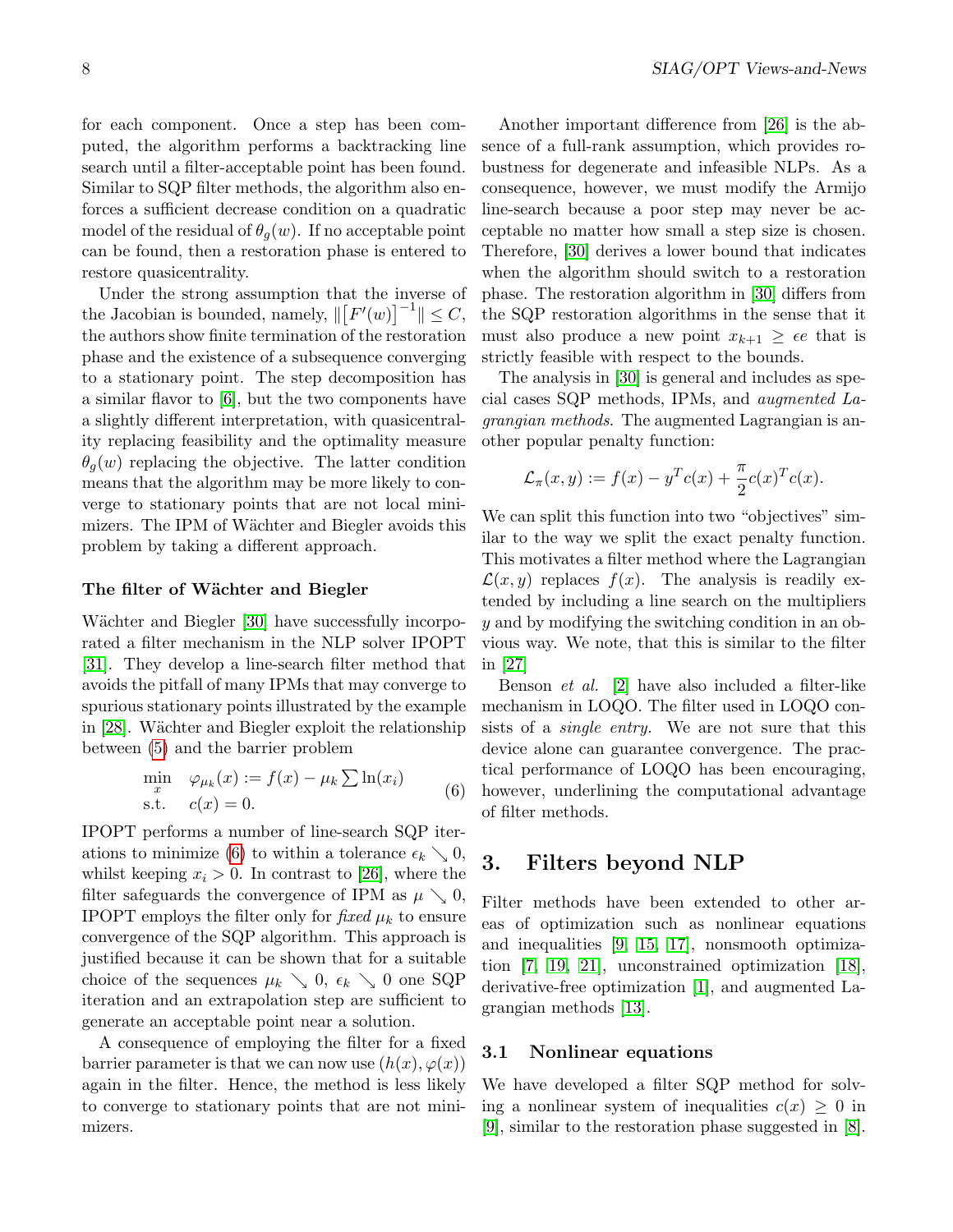Formulating  $c(x) \geq 0$  as a norm minimization problem,

$$
\underset{x}{\text{minimize}} \quad h(x) := \|c(x)^{-}\|,\tag{1}
$$

allows us to define two objectives and apply the filter concept. We divide the constraints into two sets indexed by J and its complement  $J^{\perp}$ : the set  $J^{\perp}$ collects the constraints that are close to being satisfied, and the set J collects the constraints that are difficult to satisfy. This partition gives rise to the following feasibility problem,

<span id="page-8-0"></span>
$$
\begin{array}{ll}\text{minimize} & \sum_{i \in J} c_i(x)^-\\ \text{subject to} & c_i(x) \ge 0 \ \forall i \in J^\perp,\end{array} \tag{2}
$$

which can be interpreted as a weighted  $\ell_1$  constraint residual minimization. The sets  $J$  and  $J^{\perp}$  can be chosen adaptively as long as we ensure that

$$
J \subset \{i|c_i(x) < 0\}.
$$

Motivated by the feasibility problem [\(2\)](#page-8-0), we define the two filter entries as

$$
f_J(x) := \sum_{i \in J} c_i(x)^{-} \text{ and } h_J(x) := \sum_{i \in J^{\perp}} c_i(x)^{-},
$$

respectively. We apply an SQP method to the minimization of [\(2\)](#page-8-0) that enables us to achieve fast local convergence even if no feasible solution exists.

So far, the filter methods have been concerned with two competing aims. However, filter algorithms can also be developed for more objectives. In [\[15\]](#page-10-16), we develop a multi-dimensional filter for the solution of  $c(x) = 0$ . The idea is to split the constraint residuals into p components

$$
h_j(x) := ||c_{I_j}(x)||, \ j = 1, \ldots, p,
$$

where  $\{1, \ldots, m\} = I_1 \cup \ldots \cup I_p$ . We adapt the filteracceptability by saying that a trial point  $x_k^+$  $\frac{+}{k}$  is acceptable if and only if,  $\forall l \in \mathcal{F}_k$ ,

$$
\exists j \in \{1, ..., p\} : h_j(x_k^+) < h_j(x_l) - \beta \|h(x_l)\|,
$$

where  $\beta \in (0, 1/\sqrt{p})$  ensures that the right-hand side of this condition always has at least one positive entry, which ensures that we can always generate a filter-acceptable point. The algorithm minimizes a Gauss-Newton or, alternatively, a Newton-model of the least-squares formulation of  $c(x) = 0$ :

minimize 
$$
f(x) := \frac{1}{2} ||h(x)||_2^2
$$
.

The trust region is enforced only if a trial point is not filter-acceptable. The resulting algorithm is very nonmonotone and works best if we choose  $p = m$ . We extend this work in [\[17\]](#page-10-17) to general fea-sibility problems such as [\(1\)](#page-1-1) by defining  $h_i(x) :=$  $||c_{I_j}(x)^-||, j = 1, \ldots, p.$ 

This multidimensional filter is also extended to unconstrained minimization in [\[18\]](#page-10-21) by casting the minimization of  $f(x)$  as the solution of the system  $\nabla f(x) = 0$ . The algorithm contains provisions for negative curvature and is shown to be convergent to second-order critical points. We generalize this algorithm to bound-constrained optimization in [\[24\]](#page-10-23). In related work, Sainvitu [\[23\]](#page-10-24) studies the effect of using approximate derivatives within a filter method.

#### 3.2 Nonsmooth optimization

Filter methods for nonsmooth optimization provide a convenient extension of bundle methods to include nonsmooth constraints. We can assume without loss of generality, that the nonsmooth NLP has only a single constraint  $c(x) \in \mathbb{R}$ , because we can reformulate multiple constraints as a single constraint using the max-function. In [\[7\]](#page-10-18), we present a straightforward extension of filter methods to bundle trustregion methods. We use two bundles (one for the objective, and one for the constraints) and solve an LP inside a trust region for a step. The convergence analysis is an extension of the SLP convergence proof in [\[11\]](#page-10-2).

In contrast, the filter method of Karas et al. [\[19\]](#page-10-19) combines ideas from proximal point methods and filter methods. The authors create a cutting plane model of the improvement function

$$
g_x(y) := \max \{ f(y) - f(x), -c(y) \}.
$$

This function allows standard unconstrained proximal point methods to be used and requires only a single bundle to be maintained. The authors establish convergence to stationary points and present encouraging numerical results.

A recent variable-metric filter method is presented in [\[21\]](#page-10-20).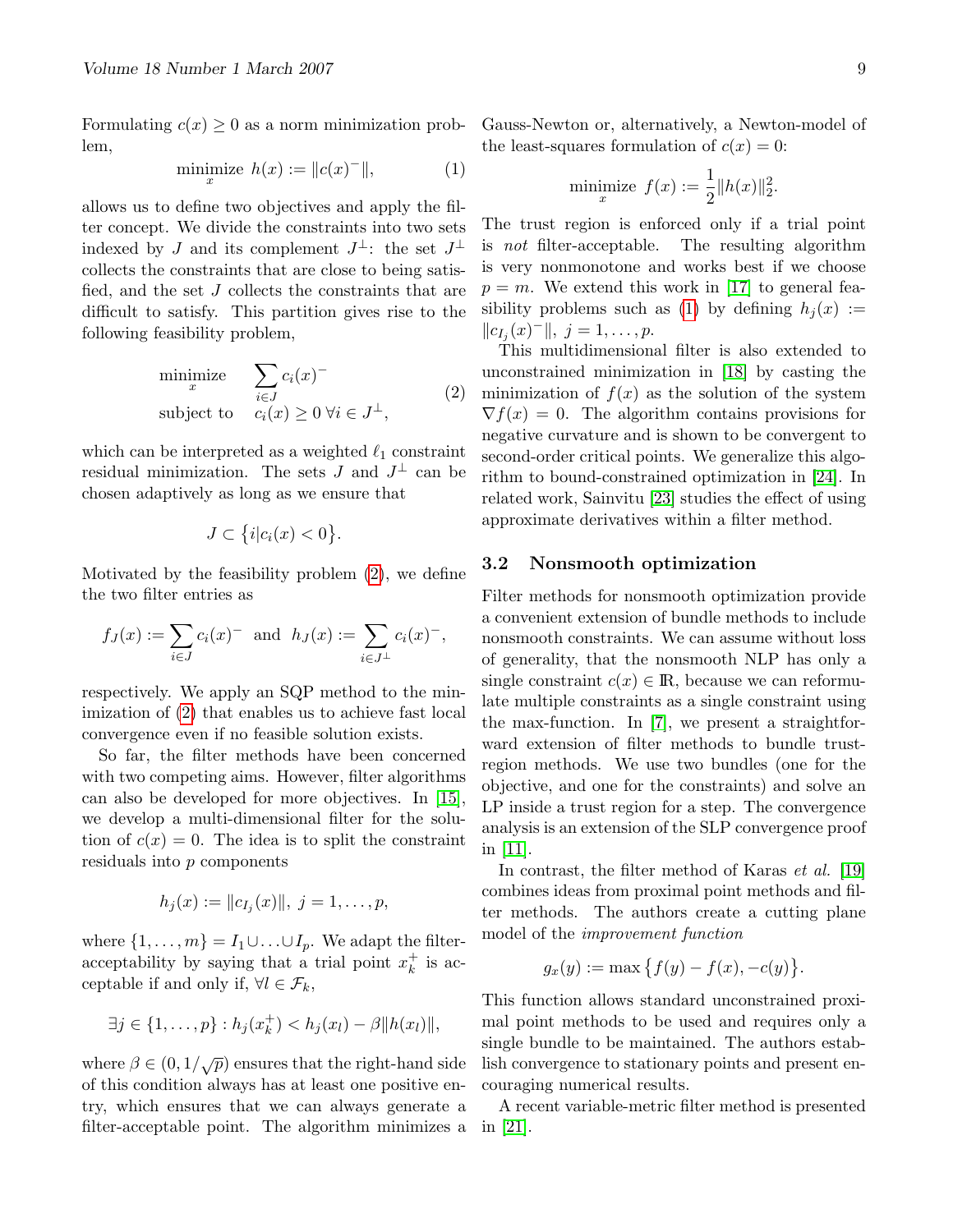#### 3.3 Derivative-free optimization

Audet and Dennis [\[1\]](#page-9-2) incorporate filter into a pattern-search method for derivative-free constrained optimization. Pattern-search methods target "black-box" applications, where the problem functions  $f(x)$  and  $c(x)$  are available only as oracles, and derivative information is prohibitive to obtain. The filter in [\[1\]](#page-9-2) differs in three important aspects from the filters described above: (1) it requires only simple decrease similar to unconstrained pattern-search algorithms, (2) the incumbent (POLL center) is either feasible or the least infeasible iterate, and (3) the filter includes an entry  $(0, f_F)$  corresponding to a feasible iterate. A new point  $x_k^+$  $_k^+$  is acceptable if either of the following two conditions hold:  $h(x_k^+$  $f_k^+$ ) = 0 and  $f(x_k^+)$ 

or

$$
h(x_k^+) < h_l \quad \text{or} \quad f(x_k^+) < f_l, \ \forall l \in \mathcal{F}_k.
$$

 $\binom{+}{k} < f_F$ 

The authors extend the usual patter-search convergence results to filter methods.

#### 3.4 Augmented Lagrangian

An augmented Lagrangian filter method for QPs is developed in [\[13\]](#page-10-22). The algorithm efficiently accommodates matrix-free implementation and is based on two main phases. First, gradient projection iterations approximately minimize the augmented Lagrangian function and provide an estimate of the optimal active set. Second, an equality-constrained QP is approximately minimized on this subspace in order to generate a second-order search direction.

The iterations of augmented Lagrangian methods typically are controlled by two fundamental forcing sequences that ensure convergence to a solution. A decreasing sequence  $\omega_k \searrow 0$  determines the required optimality of each subproblem solution and controls the convergence of the dual infeasibility. The second decreasing sequence,  $\eta_k \searrow 0$ , tracks the primal infeasibility  $||Ax - b||$  and determines whether the penalty parameter  $\rho_k$  is increased or left unchanged.

In the definition of our filter we use quantities that are analogous to  $\omega_k$  and  $\eta_k$ . Define

$$
h(x, y) = \|\min(x, \nabla_x \mathcal{L}(x, y))\|,
$$
  

$$
f(x) = \|Ax - b\|,
$$

which are based on the optimality and feasibility of a current pair  $(x, y)$ . The axis in this filter appear to be the reverse of the usual definition  $(f(x))$  measures feasibility). This choice reflects the dual view of the augmented Lagrangian: it can be shown that  $Ax_k$ b is a steepest descent direction for the augmented Lagrangian. We use the filter, rather than the usual forcing sequences, to terminate the inner iteration (minimization of the augmented Lagrangian).

## 4. Conclusions

We have presented filter methods that promote convergence for constrained optimization algorithms without the need of artificial penalty parameters. Filter methods are an alternative to penalty function methods and build on the concept of domination from multiobjective optimization. Filter methods were initially designed for nonlinear programming problems but have quickly become popular in other areas such as nonlinear equations, nonsmooth optimization, and derivative-free methods. We believe that filter methods will continue to grow and find application in more diverse areas.

## Acknowledgments

This work was supported by the Mathematical, Information, and Computational Sciences Division subprogram of the Office of Advanced Scientific Computing Research, Office of Science, U.S. Department of Energy, under Contract DE-AC02- 06CH11357.

#### REFERENCES

- <span id="page-9-2"></span>[1] C. Audet and J. E. Dennis Jr., A pattern search filter method for nonlinear programming without derivatives, SIAM J. Optim., 14 (2004), pp. 980–1010.
- <span id="page-9-1"></span>[2] H. Y. Benson, D. F. Shanno, and R. J. Vanderbei, Interior-point methods for nonconvex nonlinear programming: Filter-methods and merit functions, Comput. Optim. Appl., 23 (2002), pp. 257–272.
- <span id="page-9-0"></span>[3] C. M. Chin, A global convergence theory of a filter line search method for nonlinear programming, Technical report, Department of Electrical Engineering, University of Malaya, Kuala Lumpur, Malaysia, 2002.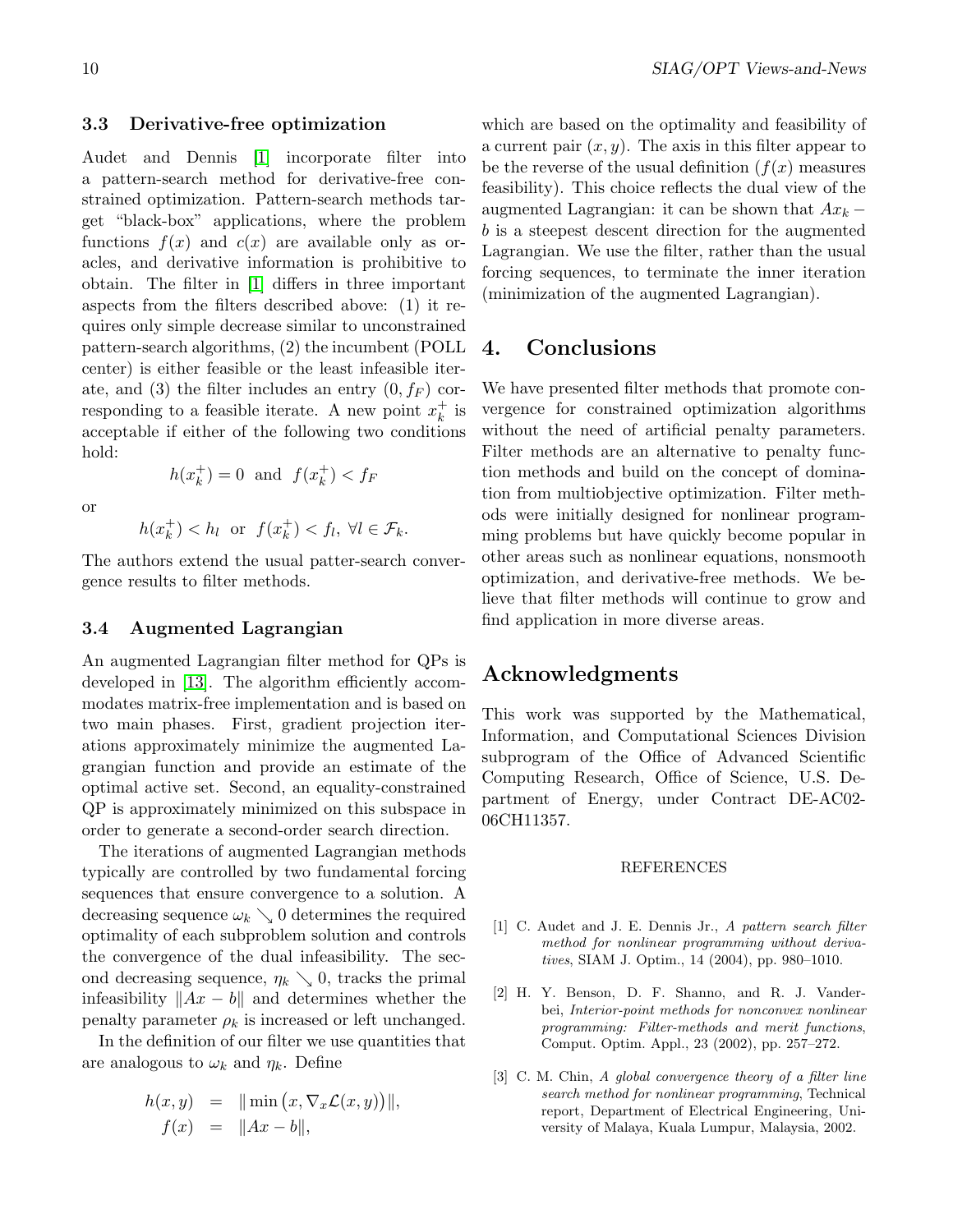- <span id="page-10-0"></span>[4] C. M. Chin and R. Fletcher, On the global convergence of an SLP-filter algorithm that takes EQP steps, Math. Program., 96 (2003), pp. 161–177.
- <span id="page-10-8"></span>[5] A. R. Conn, N. I. M. Gould, and Ph. L. Toint, Trust-Region Methods, MPS-SIAM Series on Optimization, Number 1, SIAM, Philadelphia, 2000.
- <span id="page-10-7"></span>[6] R. Fletcher, N. I. M. Gould, S. Leyffer, Ph. L. Toint, and A. Wächter, Global convergence of trust-region SQPfilter algorithms for general nonlinear programming, SIAM J. Optim., 13 (2002), pp. 635–659.
- <span id="page-10-18"></span>[7] R. Fletcher and S. Leyffer, A bundle filter method for nonsmooth nonlinear optimization, Numerical Analysis Report NA/195, University of Dundee, 1999.
- <span id="page-10-1"></span>[8] R. Fletcher and S. Leyffer, Nonlinear programming without a penalty function, Math. Program., 91 (2002), pp. 239–270.
- <span id="page-10-15"></span>[9] R. Fletcher and S. Leyffer, Filter-type algorithms for solving systems of algebraic equations and inequalities, G. di Pillo and A. Murli, editors, High Performance Algorithms and Software for Nonlinear Optimization, Kluwer Academic Publishers, Dordrecht, (2003) pp. 259–278.
- <span id="page-10-3"></span>[10] R. Fletcher, S. Leyffer, and Ph. L. Toint, On the global convergence of a filter-SQP algorithm, SIAM J. Optim., 13 (2002), pp. 44–59.
- <span id="page-10-2"></span>[11] R. Fletcher, S. Leyffer, and Ph.L. Toint, On the global convergence of an SLP-filter algorithm, Numerical Analysis Report NA/183, University of Dundee, 1998.
- <span id="page-10-9"></span>[12] R. Fletcher and E. Sainz de la Maza, Nonlinear programming and nonsmooth optimization by successive linear programming, Math. Program., 43 (1989), pp. 235–256.
- <span id="page-10-22"></span>[13] M. P. Friedlander and S. Leyffer, Gradient projection for general quadratic programs, Preprint ANL/MCS-P1370-0906, Mathematics and Computer Science Division, Argonne National Laboratory, Argonne, 2006.
- <span id="page-10-10"></span>[14] C. C. Gonzaga, E. Karas, and M. Vanti, A globally convergent filter method for nonlinear programming, SIAM J. Optim., 14 (2003), pp. 646–669.
- <span id="page-10-16"></span>[15] N. I. M. Gould, S. Leyffer, and Ph. L. Toint, A multidimensional filter algorithm for nonlinear equations and nonlinear least squares, SIAM J. Optim., 15 (2004), pp. 17–38.
- <span id="page-10-12"></span>[16] N. I. M. Gould and Ph. L. Toint, *Global convergence* of a non-monotone trust-region filter algorithm for nonlinear programming, Numerical Analysis Report RAL-TR-2003-003, Rutherford Appleton Laboratory, 2003.
- <span id="page-10-17"></span>[17] N. I. M. Gould and Ph. L. Toint, FILTRANE, a Fortran 95 filter-trust-region package for solving nonlinear least-squares and nonlinear feasibility problems, ACM Trans. Math. Software, to appear.
- <span id="page-10-21"></span>[18] N. I. M. Gould, Ph. L. Toint, and C. Sainvitu, A filtertrust-region method for unconstrained optimization, SIAM J. Optim., 16 (2006), pp. 341–357.
- <span id="page-10-19"></span>[19] E. Karas, A. Ribeiro, C. Sagastizabal, and M. Solodov, A bundle-filter method for nonsmooth convex constrained optimization, Technical report, Instituto de Matemática Pura e Aplicada, Rio de Janeiro, Brazil, 2005.
- <span id="page-10-5"></span>[20] C. Lemaréchal, A. Nemirovskii, and Y. Nesterov, New variants of bundle methods, Math. Program., 69 (1995), pp. 111–147.
- <span id="page-10-20"></span>[21] Y. Peng and Z. Liu, A filter-variable-metric method for nonsmooth convex constrained optimization, Technical report, School of Mathematical Sciences and Computing Technology, Central South University, Changsha, Hunan, P. R. China, 2006.
- <span id="page-10-11"></span>[22] A. A. Ribeiro, E. W. Karas, and C. C. Gonzaga, Global convergence of filter methods for nonlinear programming, Technical report, Department of Mathematics, Federal University of Paraná, Brazil, 2006.
- <span id="page-10-24"></span>[23] C. Sainvitu, A numerical investigation of the influence of approximate derivatives on the filter-trustregion method for unconstrained optimization, Report 06/03, Dept. of Mathematics, FUNDP, Namur, 2006.
- <span id="page-10-23"></span>[24] C. Sainvitu and Ph. L. Toint, A filter-trust-region method for simple-bound constrained optimization, Report 05/06, Dept. of Mathematics, FUNDP, Namur, 2006.
- <span id="page-10-4"></span>[25] P. D. Surry, N. J. Radcliffe, and I. D. Boyd, A multiobjective approach to constrained optimization of gas supply networks: The COMOGA method, T. C. Fogarty, editor, Evolutionary Computing: AISB Workshop, Lecture Notes in Computer Science, Springer-Verlag, Berlin, Vol. 993 (1995), pp. 166–180.
- <span id="page-10-13"></span>[26] M. Ulbrich, S. Ulbrich, and L. N. Vicente, A globally convergent primal-dual interior-point filter method for nonconvex nonlinear programming, Math. Program., 100 (2003), pp. 379–410.
- <span id="page-10-6"></span>[27] S. Ulbrich, On the superlinear local convergence of a filter-SQP method, Math. Program., 100 (2004), pp. 217–245.
- <span id="page-10-14"></span>[28] A. Wächter and L. T. Biegler, Failure of global convergence for a class of interior point methods for nonlinear programming, Math. Program., 88 (2000), pp. 565–574.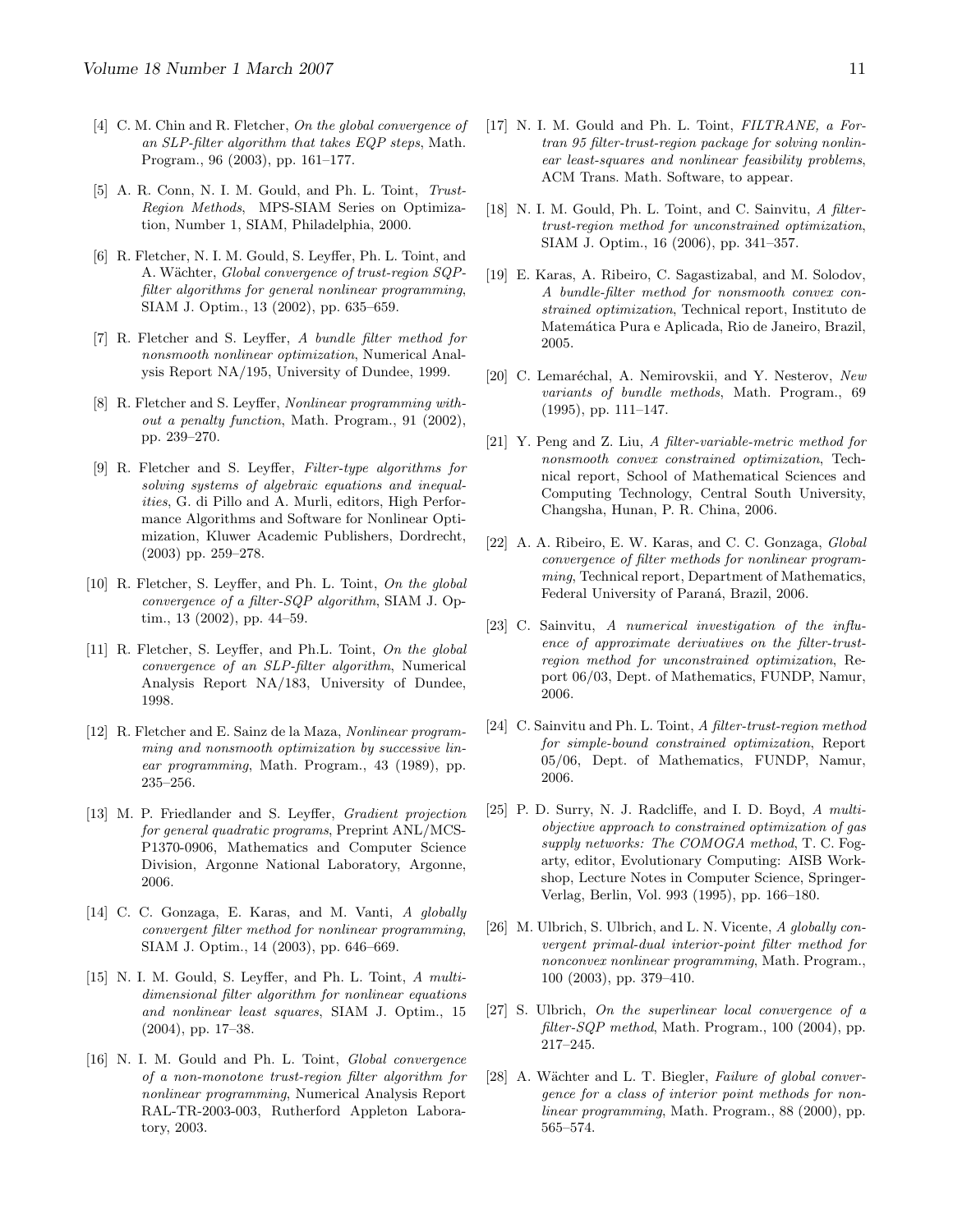- <span id="page-11-1"></span>[29] A. Wächter and L. T. Biegler, Line search filter methods for nonlinear programming: Local convergence, SIAM J. Optim., 16 (2005), pp. 32–48.
- <span id="page-11-2"></span>[30] A. Wächter and L. T. Biegler, Line search filter methods for nonlinear programming: Motivation and global convergence, SIAM J. Optim., 16 (2005), pp. 1–31.
- <span id="page-11-3"></span>[31] A. Wächter and L. T. Biegler, On the implementation of an interior-point filter line-search algorithm for large-scale nonlinear programming, Math. Program., 106 (2006), pp. 22–57.

## NEOS Version 5

#### Jason Sarich

<span id="page-11-0"></span>Industrial Engineering and Management Sciences Department, Northwestern University, USA Mathematics and Computer Science Division, Argonne National Laboratory, Argonne, IL 60439, USA (sarich@mcs.anl.gov).

## 1. Introduction

The NEOS (Network-Enabled Optimization System) server  $[2, 3, 5]$  $[2, 3, 5]$  $[2, 3, 5]$ , [neos.mcs.anl.gov](http://neos.mcs.anl.gov), has been providing a framework for users to access optimization solvers since 1996. The server is operated by the Optimization Technology Center, a joint effort between Argonne National Laboratory and Northwestern University, and handles between 10,000 and 20,000 optimization requests every month. It currently has about fifty commercial, academic, and open-source solvers available for linear, nonlinear, mixed integer, stochastic and semidefinite programs. Depending on the solver chosen, users can submit their optimization problems in the form of AMPL [\[4\]](#page-15-3) or GAMS [\[1\]](#page-15-4) models, C or Fortran subroutines, MPS files, and several other solver-specific formats. The NEOS server has been used both by teachers as an educational tool for numerical optimization, and by academic and industrial researchers to solve optimization problems in mathematics, engineering, economics, chemistry, and many other fields.

In 2005, version 5 of NEOS was released, introducing several important improvements. These improvements accommodate both feature request from NEOS users and the desire of the NEOS developers to make the server easier to use and maintain.

The most fundamental change has been the introduction of an application programming interface (API) to the NEOS server. This interface allows users direct access to NEOS functionality — such as submitting jobs, checking the queue, or adding new solvers — through remote procedure calls. Other changes discussed in this article are a new format for email submissions, the introduction of a priority queue to help schedule jobs, and a new system for adding solvers to the NEOS server.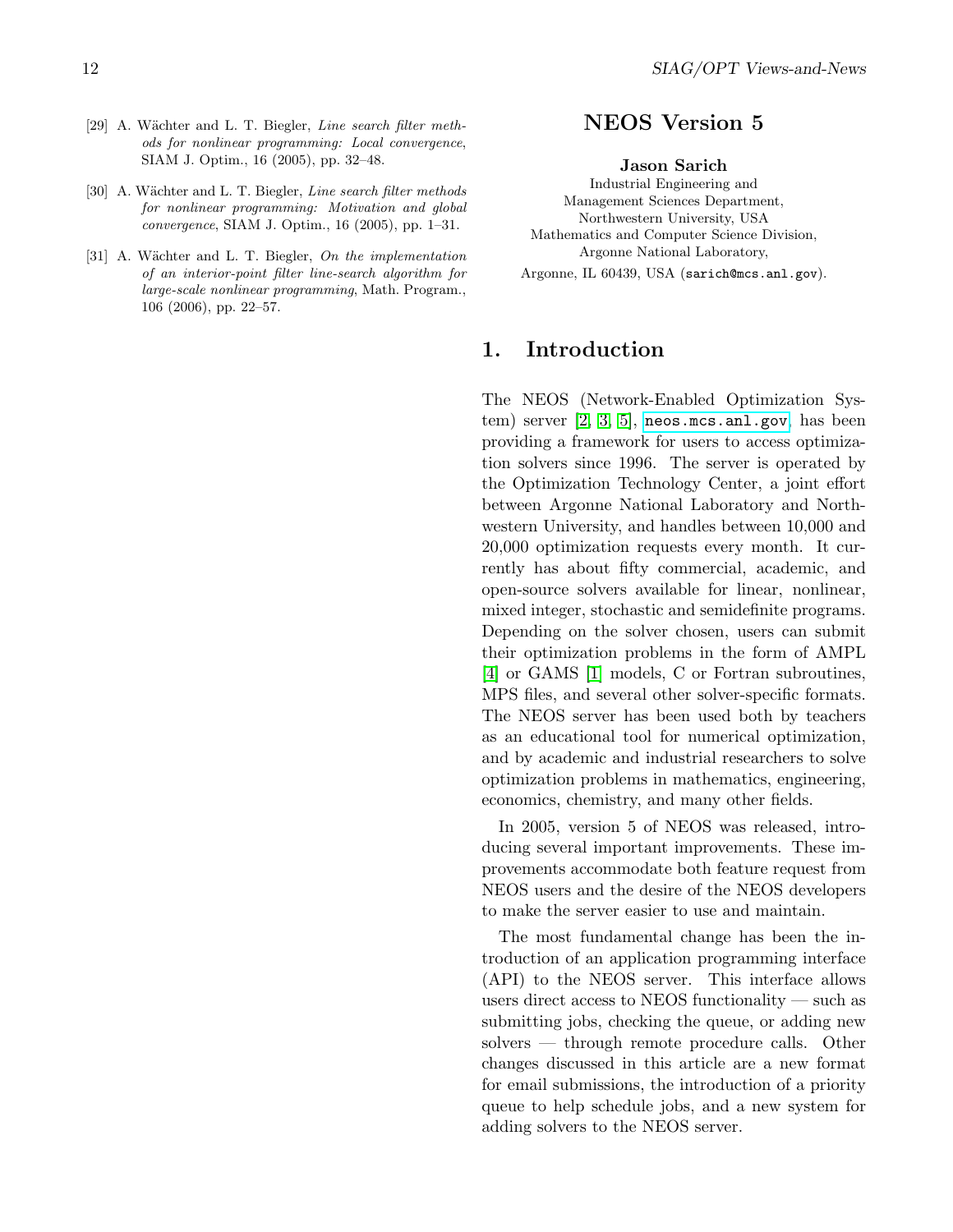## 2. Submitting jobs to NEOS

#### 2.1 Version 4

Version 4 offered four ways to submit jobs to NEOS:

#### • Web Browser

By far the most popular way to submit jobs to NEOS is through a Web browser such as Microsoft's Internet Explorer or Mozilla Firefox. The advantages to using a browser are clear: There is no software to install, no knowledge of programming or XML (Extensible Markup Language [\[7\]](#page-15-5)) formatting is required, and job results are conveniently displayed in the browser itself. All one needs to do is decide which solver to use, fill in a form to upload any files and set parameters, and click on the "submit to NEOS" button.

#### • Java Submission Tool

As an alternative to using a Web browser to submit optimization jobs, NEOS provides a Java graphical user interface (GUI). The main advantages to using this GUI instead of a Web browser are the ability to save submission entries in order to simplify resubmitting similar jobs and the ability to easily compare results from multiple jobs.

#### • Email

Email can be a good option when no windowing display is available or if one wishes to submit several similar jobs to NEOS without having to fill in all of the forms. To email a job submission to NEOS, one must first download a template for the particular solver desired. This template can be found either at the solver's page on NEOS or by sending an email to NEOS with the text <category>:<solver>:<input>. A complete list of solvers can be retrieved by sending an email with the text "help". This template describes each piece of input that the solver needs and how to format an email so that NEOS can parse it into the necessary files.

#### • Kestrel

Many of the solvers on NEOS accept input in the form of AMPL or GAMS models, and over 90 percent of NEOS job submissions are in one of these two formats. Because of security precautions, however, much of the functionality of the modeling languages is lost when they are submitted to NEOS through the Web browser, Java submission tool, email, or the NEOS API interfaces. As an example, NEOS will not allow any files to be read from or written to the local filesystem when executing a job. Also, any data returned from NEOS is in the form of a text file containing information about the solver, model, and solution. This can make analyzing the data difficult because the text file must be externally parsed into separate vector or matrix elements before any operations can be performed on them. The Kestrel interface to NEOS allows users to combine the flexibility and convenience of using a locally installed AMPL or GAMS system with the ability to access the solvers available on the NEOS server.

Users commonly ask NEOS administrators for a convenient way to automate NEOS submissions. Such requests point out the main disadvantage of using the Web browser or the Java submission tool interface: the necessity of clicking a "Submit" button. Having to click a button can quickly become impractical if one has a large set of problems to submit or if an optimization problem must be solved from inside another application. An example is the Sudoku applet on the NEOS Guide Web pages. This applet reads in variables from the user interface, forms an XML document, submits it to NEOS, and then displays the solution to the user.

Writing a program to generate and email a sequence of problems to NEOS is one approach that has been used for automating solutions, but this causes a strain on the NEOS email server and can result in high latency. Also, one cannot check the NEOS queue to make sure that each new job can be processed. Another approach is to create an AMPL or GAMS program and use the Kestrel interface, but this will work only on solvers that accept AMPL or GAMS input, and for large problems one must purchase an AMPL or GAMS license to use Kestrel.

#### 2.2 Version 5

Version 5 of NEOS introduced a fifth way to submit jobs to NEOS, through an application program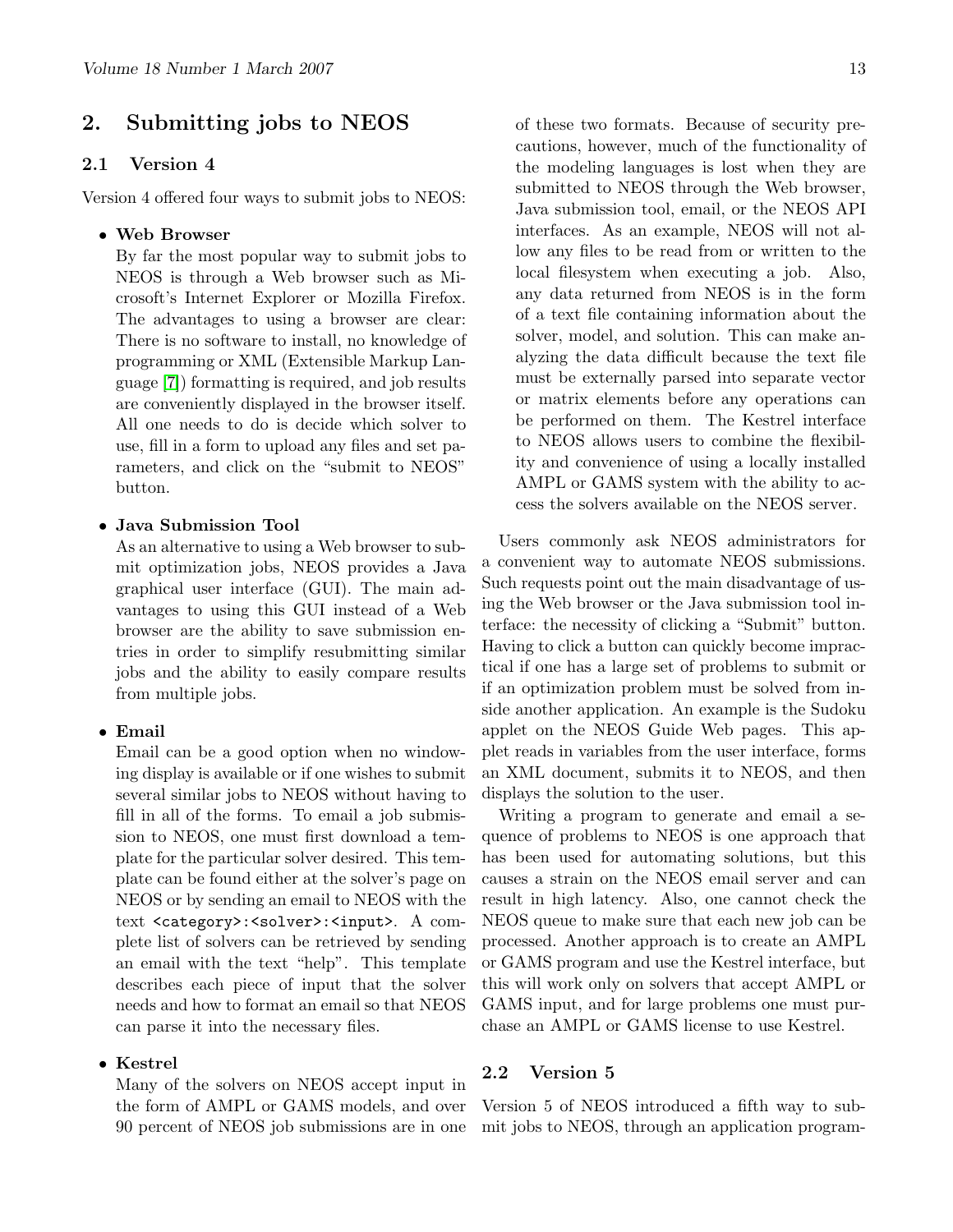ming interface using the XML-RPC (XML Remote Procedure Call) protocol [\[6\]](#page-15-6). This interface allows programs to directly transact with the NEOS server using any XML-RPC client. Libraries for XML-RPC clients are available for most common programming languages including C, C++, Java, Perl, Python, and Ruby. Using these libraries, users can remotely access functions that will run on the NEOS server and return information to the user. A few of the NEOS functions necessary to submit a job and view the results are listed here. The full NEOS API specifications containing over twenty-five functions can be found on the NEOS Web site.

```
submitJob(xmlstring)
 Submit an optimization job to NEOS.
```
Use this method to submit your job to NEOS. It will return a tuple containing (jobnumber, password). You can the use this jobnumber and password to get the results or status of your job using the methods getStatus, getIntermediateResults, and getFinalResults.

In case of an error (NEOS Job queue is full), submitJob() will return (0,errorMessage)

For more information on the format of the xmlstring, you can use the getSolverTemplate function.

```
getJobStatus(jobNumber, password)
 Get the current status of your job.
```

```
Returns "Done", "Running", "Waiting",
"Unknown Job", or "Bad Password".
```
getFinalResults(jobNumber, password) Gets results of job from NEOS.

```
Retrieve results from NEOS. If the job is still
running, then this function will hang until the
job is finished.
```
This function will return a base-64 encoded object. Please read your XML-RPC client documentation for decoding.

(For Python's xmlrpclib library, you can use the object's 'data' data member).

This API gives users and application programmers access to NEOS functionality such as checking the queue, submitting jobs, checking the status of jobs,

<span id="page-13-0"></span>Table 1: The number of submissions through each interface to NEOS since the August, 2005, release of NEOS version 5.

| Interface   | Submissions |
|-------------|-------------|
| Web Browser | 206,559     |
| XML-RPC     | 46,016      |
| Kestrel     | 26,298      |
| Java GUI    | 3,197       |
| email       | 1,047       |

retrieving results, and setting up new solvers to run on NEOS. This API is new to NEOS, but as can be seen in Table [1,](#page-13-0) it already comprises almost onesixth of all new NEOS job submissions. This number does not mean that one-sixth of all users are using this interface, however, because the ability to automate submissions allows a minority of NEOS users to skew the statistics by easily submitting hundreds or in some cases even thousands of jobs to the NEOS server.

The main disadvantage of using the NEOS API is the need for XML-RPC client libraries; however, the Python language installation has an XML-RPC module included that makes it ideal for accessing NEOS. An example program for submitting a job to NEOS follows; keep in mind that this is simplified, and in most cases the return values should be checked for errors. The file example.xml used in the example is an XML file describing the optimization job. The format used for this file is identical to the format now used for email submissions, which is described in Section [3..](#page-7-2) More information about using Python's xmlrpclib module can be found in the Python Reference Manual at <http://www.python.org>.

```
import xmlrpclib
neos = xmlrpclib.ServerProxy(
    "http://neos.mcs.anl.gov:3332")
xmlfile = file("example.xml", "r")
xmlstring = xmlfile.read()(jobNumber,password) = neos.submitJob(xmlstring)
status = "Waiting"
while (status=="Waiting" or status=="Running"):
```
status = neos.getJobStatus(jobNumber, password) results = neos.getFinalResults(jobNumber, password) print results.data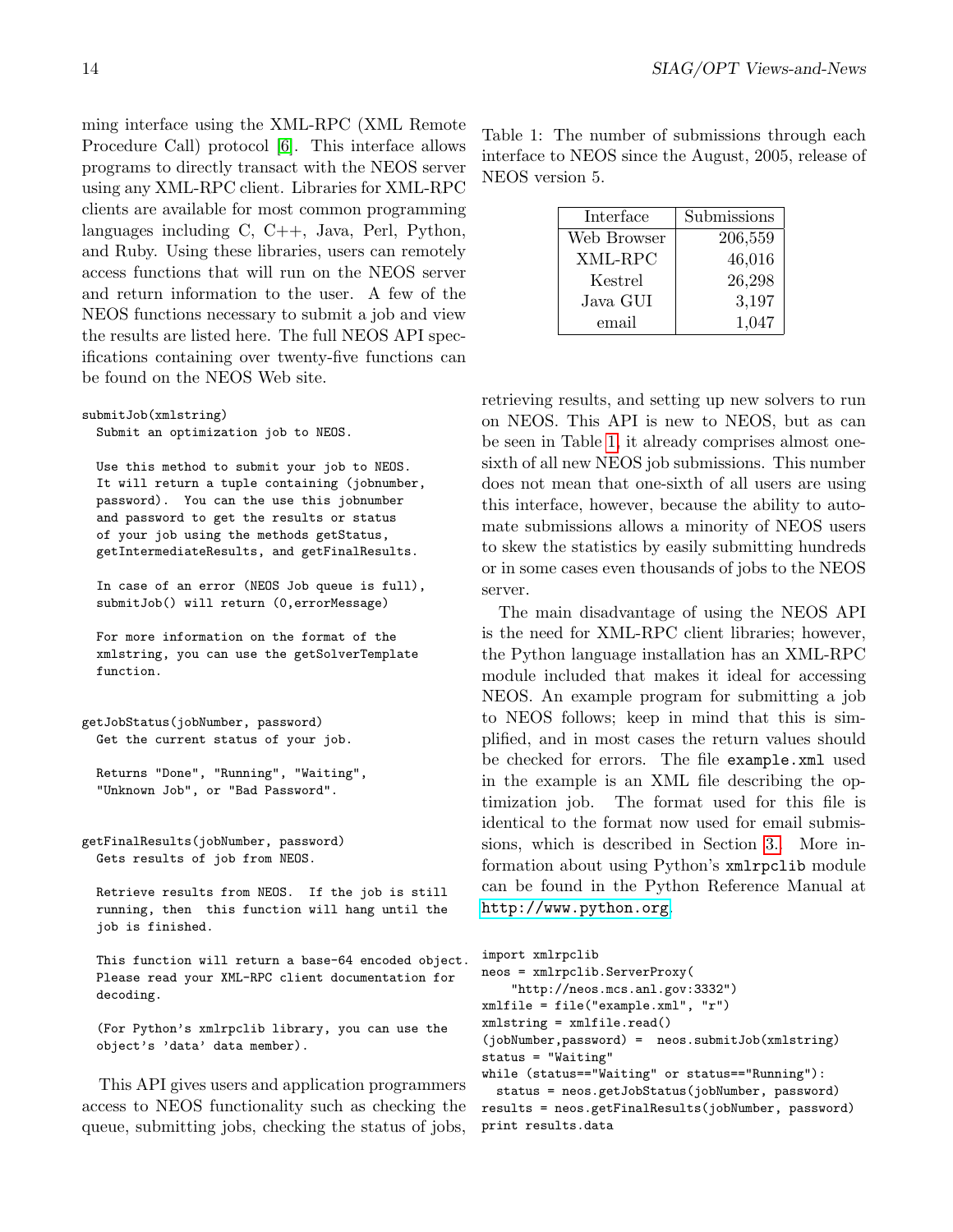## 3. New format for email

Users can still submit jobs to NEOS through email, although this method is rarely used now compared to Web page submissions, Kestrel, and NEOS API calls. Jobs are sent to neos@mcs.anl.gov, and results are emailed to the user. In order for NEOS to understand the request, a particular format must be used in the email. Previously this format involved text tokens to delimit different parts of the email body. For example, an email submission to the BLMVM solver in the past looked something like the following:

TYPE BCO SOLVER BLMVM LANG=C BEGIN.FUNC (actual C function) END.FUNC ... END-SERVER-INPUT

In the current version of NEOS, a new format uses XML to delimit the text. The previous submission now looks like the following:

```
<neosjob>
<category>bco</category>
<solver>BLMVM</solver>
<inputType>C</inputType>
<func><![CDATA[
(actual C function)
]]></func>
...
</neosjob>
```
The  $\leq$ ! [CDATA[ and ]] > sequences signify that anything in between should be treated by NEOS as verbatim text, avoiding the need to use an escape sequence for each XML control character such as <, >, and &. If the submitted text does not contain any of these characters, then the <![CDATA[ and ]]> sequences are not necessary. The name of the outermost tags (in this case <document> and </document>) does not matter as long as an outermost set of tags is present.

To help in submitting NEOS jobs via email, XML templates are available either from the particular solver's Web page on NEOS or by emailing NEOS with the text help category:solver:input, for example:

#### help bco:BLMVM:C

A few moments later a response will arrive which includes the following text:

```
<document>
<category>bco</category>
<solver>BLMVM</solver>
<inputMethod>C</inputMethod>
...
<funceval><![CDATA[
...Insert Value Here...
]]></funceval>
...
</document>
```
Moreover, we believe this format is easier to understand, many users are already familiar with XML, and NEOS can now take advantage of available XML parsers instead of writing and maintaining its own parser.

### 4. Separate queues

Another improvement to NEOS is a new two-level queuing system. In the past, it was possible for several large jobs to be sent to NEOS and monopolize the NEOS workstations for several hours, effectively denying service during this time to other users who may only need a minute or two of NEOS computing time. Many solvers on NEOS are now set up to allow users to request that their job be sent to a separate priority queue. Dedicated workstations have been set up to accept jobs only from this queue. Any jobs submitted to this priority queue are limited to running for a set amount of time (usually five minutes), after which they will be terminated if still running. Users can select this priority queue by checking the "priority" box on the solver's Web submission page, by setting the priority option to short in Kestrel, or for XML-RPC and email submissions by adding the XML tag <priority>short</priority>.

## 5. New method for adding solvers to NEOS

A key element to the scalability of NEOS is that the solvers are not all managed by the Optimization Technology Center. People with an optimization solver, an Internet connection, and some computing cycles to donate are encouraged to add their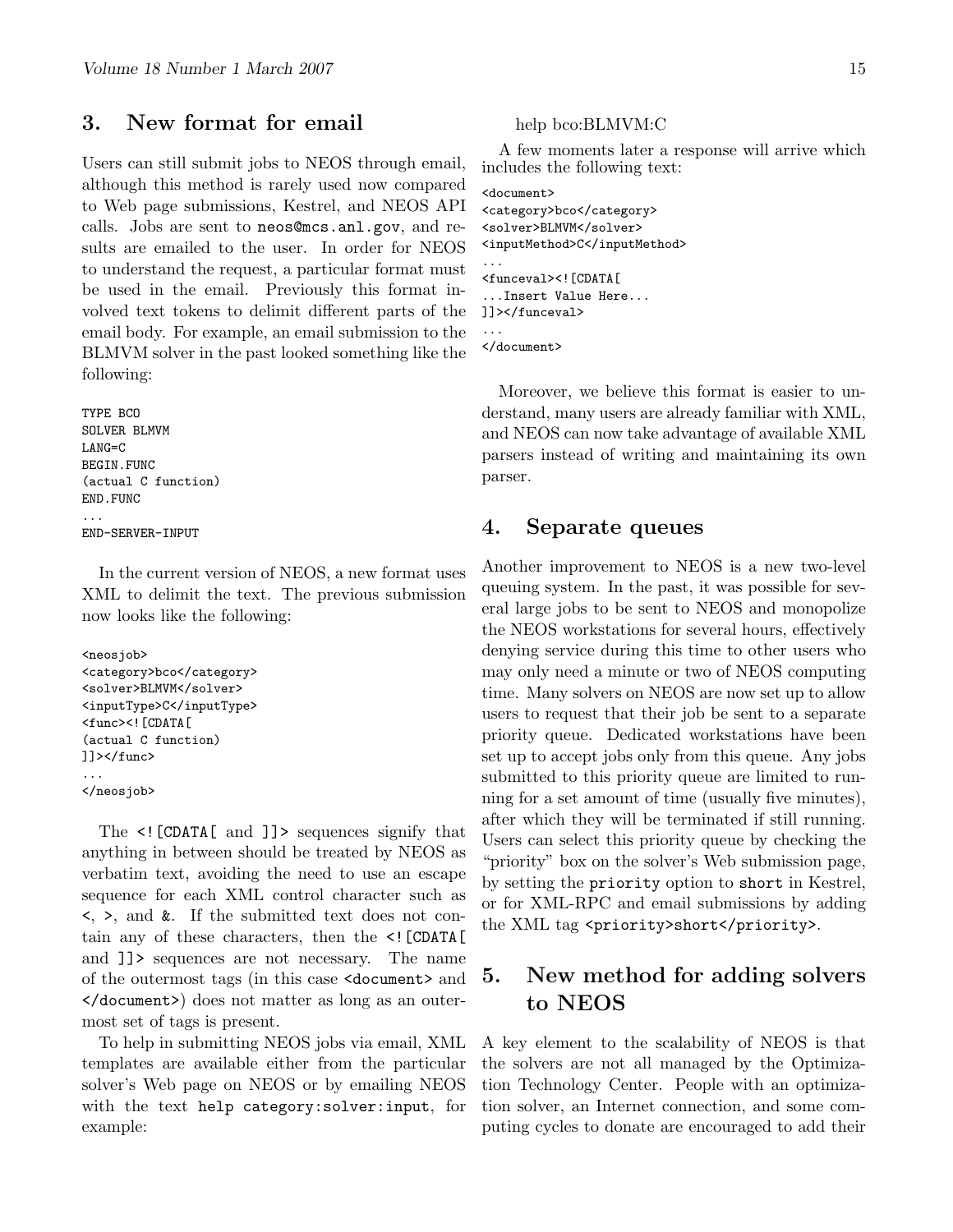solver to the NEOS server. Currently, NEOS solvers are hosted at Argonne National Laboratory, Northwestern University, Arizona State University, Lehigh University, and Rheinisch-Westfälische Technische Hochschule Aachen.

The process for adding a solver involves the following steps:

- Download and install the NEOS server package from the NEOS Web pages.
- Register the solver with NEOS by creating and submitting an XML file describing the solver, the necessary user inputs, and the workstations it will run on. Instructions for creating the XML file and examples are available on the NEOS Web pages.
- Write a driver program that will run the solver based on the user input files.
- Execute the provided XML-RPC server on each machine the solver will run on.

The technical details for setting up a NEOS solver is beyond the scope of this article. Those interested in hosting a NEOS solver are encouraged to visit the Web page [neos.mcs.anl.gov/neos/SolverHowTo.html](http://neos.mcs.anl.gov/neos/SolverHowTo.html) for instructions, and to contact the NEOS administrators for further advice.

## 6. Future directions

In order to continue being a useful tool for optimization, NEOS must continue to adapt and respond to its users. We feel that the NEOS API is an important element to maintaining the flexibility of NEOS. It is not a feature that was simply added on to the existing NEOS server; instead, NEOS was redesigned so that all communication with NEOS ultimately goes through the API.

Several specific changes are in mind for the NEOS server, including a redesign of the NEOS Web to make it easier to use and navigate NEOS. Also under way is a Web-based system for adding and maintaining NEOS solvers.

Other ideas for future work include further improving the NEOS scheduling and queuing system, extending the Kestrel interface to work with more environments such as Mathematica or Matlab, adding more solvers to the NEOS server.

#### REFERENCES

- <span id="page-15-4"></span>[1] A. Brooke, D. Kendrick, and A. Meeraus, GAMS: A User's Guide, Release 2.25. Scientific Press/Duxbury Press (1992).
- <span id="page-15-0"></span>[2] J. Czyzyk, M. P. Mesnier, and J. J. Moré, The NEOS Server. IEEE Journal on Computational Science and Engineering 5 (1998) 68–75.
- <span id="page-15-1"></span>[3] J. Czyzyk, J. H. Owen, and S. J. Wright, Optimization on the Internet. OR/MS Today 24, 5 (October 1997) 48–51; also at [www.mcs.anl.gov/otc/Guide/](http://www.mcs.anl.gov/otc/Guide/TechReports/otc97-04/orms.html) [TechReports/otc97-04/orms.html](http://www.mcs.anl.gov/otc/Guide/TechReports/otc97-04/orms.html).
- <span id="page-15-3"></span>[4] R. Fourer, D.M. Gay, and B.W. Kernighan, AMPL: A Modeling Language for Mathematical Programming 2nd ed. Duxbury Press, Pacific Grove, CA (2003).
- <span id="page-15-2"></span>[5] W. Gropp and J. J. Moré, Optimization Environments and the NEOS Server. In Approximation Theory and Optimization, M. D. Buhmann and A. Iserles, eds., Cambridge University Press, 1997, pp. 167–182.
- <span id="page-15-6"></span>[6] D. Winer, XML-RPC Website, [www.xmlrpc.com](http://www.xmlrpc.com) (2003).
- <span id="page-15-5"></span>[7] XML 1.1, 2nd ed., W3C Recommendation, 16 August 2006, T. Bray, J. Paoli, C. M. Sperberg-McQueen, E. Maler, F. Yergeau, J. Cowan, eds.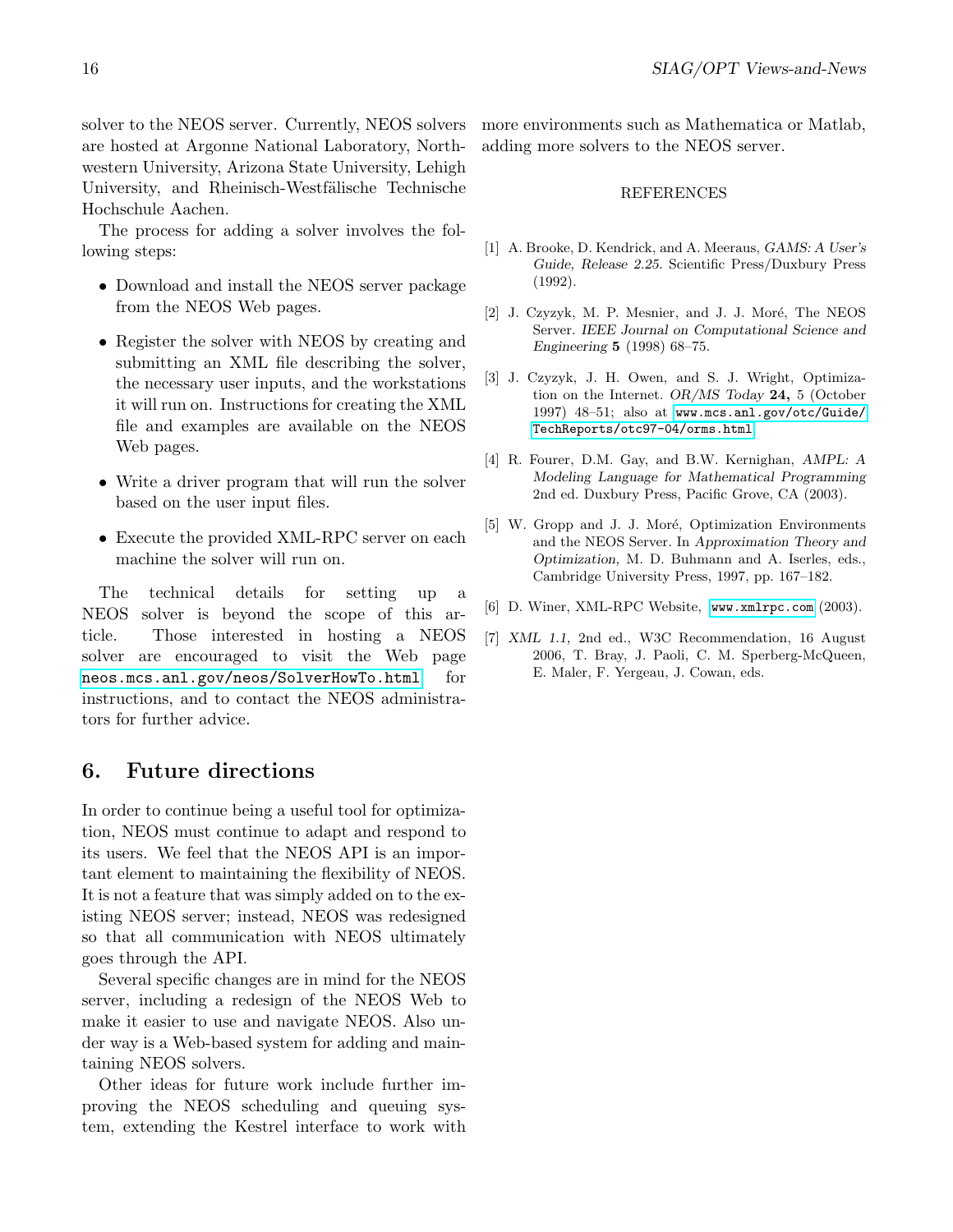## <span id="page-16-0"></span>DTOS — A Service for the Optimization Community

Hans D. Mittelmann

Department of Mathematics and Statistics, Arizona State University, Tempe, AZ 85287-1804, USA (mittelmann@asu.edu).

## 1. Introduction

For many years we have been providing a number of free services to the community. The effort began about ten years ago, when Peter Spellucci started with us a web-based listing of optimization software. We maintained this effort together for several years and, later, started the related one of benchmarking selected codes. Our rationale was that although a large number of users of optimization methods exist, the knowledge about which methods are best or even just suitable for a given problem is much more sparsely distributed. Researchers and users of optimization frequently have knowledge in only one subarea, such as in either continuous or discrete optimization.

So, the goal was to provide a list of readily available software for a large number of problem classes and, if there were several codes available for the same class, to provide the additional information of comparative performance. This was done through welldocumented and reproducible benchmarks on typical problems. It was natural that only over time several other components of this service activity were added. They are all integrated into the web-based guide which was at the start and which had been given the name

#### Decision Tree for Optimization Software <http://plato.asu.edu/guide.html>

and which will be subsequently called DTOS. The current components of DTOS are the following:

- 1. The DTOS Webpage.
- 2. The benchmark subpage.
- 3. A collection of test problems in various formats.
- 4. Some optimization software not provided elsewhere.

5. A substantial portion of the interactive optimization solvers accessible through the NEOS gateway.

While no paper or report has been written about this service effort, several talks accessible through our personal webpage [http://plato.asu.edu](http://plato.asu.edu/) have addressed some of its aspects. The fact, for example, that the third and fourth component are fully integrated into the first two makes them less visible. This is intended, but here we shed a bit more light on the structure of the components of the DTOS project.

A word is in order about the fifth component. Many users of optimization software, once they know which program should be able to solve their problem, are not in a position to implement and run this program. They may not have access to suitable hardware, they may be unfamiliar with Unix/Linux and cannot install/compile the program in this system or in Windows. We were aware of the NEOS project <http://neos.mcs.anl.gov> and decided to join it by enriching the collection of solvers accessible through one gateway, instead of starting a parallel effort, mostly for the convenience of the users. After a short while our share of solvers had increased to a third of the total.

In the following we address each of the five components of our service separately. We refrain from giving complete listings of available resources and services, something that can be much better seen by inspection and that also changes over time.

## 2. The DTOS webpage

This webpage is continually updated and has not undergone a major change since its inception except for a recent format change. A major overhaul has to wait for at least a temporary reduction of our academic workload. Currently the DTOS lists nearly exclusively non-commercial software in nine categories. Few entries are listed in the categories "Complementarity" and "Multi-objective Optimization". The category "Approximation" is listed separately as an area in which optimization algorithms are employed. The remaining six categories comprise the main body of optimization and the rationale behind its structure is the following.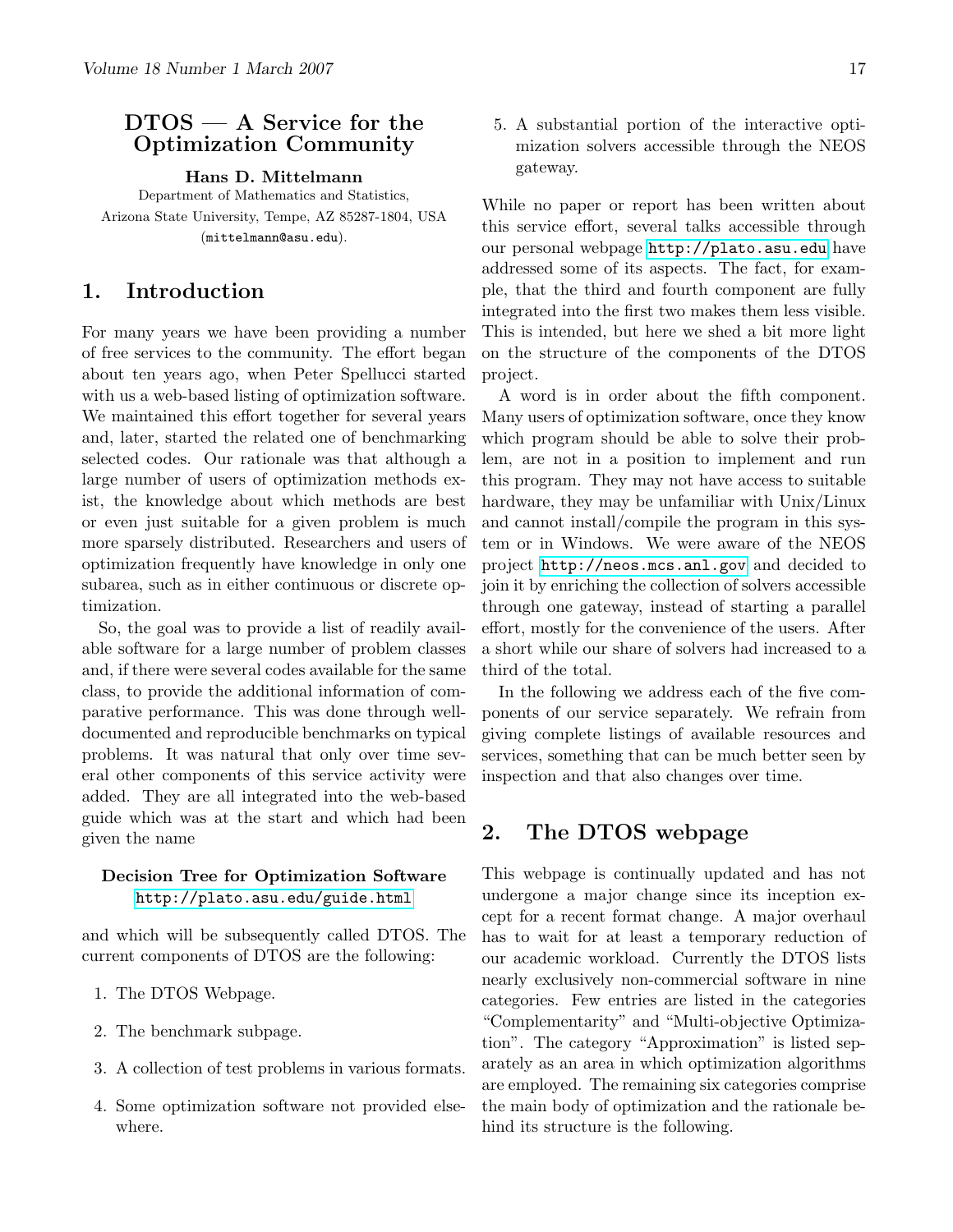In most cases the solution sought is the global optimizer, so the first category is "Global Optimization". A limited number of codes is listed in two sections for unconstrained and constrained global optimization. The selection is meant to provide users with a recommendation in many important cases but is not exhaustive and a reference to Arnold Neumaier's related webpage [www.mat.univie.ac.at/~neum/glopt.html](http://www.mat.univie.ac.at/~neum/glopt.html) is given.

The remaining bulk of DTOS has the categories "Unconstrained and Constrained Optimization, Least Squares, Zeros, and Discrete Optimization". Even more than for global optimization, an exhaustive listing would become unwieldy for discrete optimization. Due to the lack of a standard reference webpage in this area, however, the number of codes listed is not small.

The categories of finding zeros of (systems of) functions and of least squares problems have their own webpages to expedite the search for users interested in them. Also, in these sections of the DTOS and in those described below an attempt is made to provide a somewhat more complete listing in the sense that, for every major problem class of interest, several available codes, preferable in different languages, are given. The major subareas on the "Zeros" page are univariate and multivariate functions, while the least squares page has a major division into unconstrained and constrained problems with further subdivisions for both.

The most extensive pages are those on unconstrained and constrained optimization both having a three-level structure. The order within these pages is from the simpler to the more general problem with, for example, LP first on the constrained optimization page, followed by QP, SDP, NLP etc.. It is thus clear that in many cases codes listed further down can also solve a problem for which the more specialized codes are listed before. Still, in a few cases, codes are listed repeatedly. The code LOQO [\[1\]](#page-19-0) may serve as an example. It started out as a code for LP, was then extended to QP and then to NLP with facilities to solve SOCP and MPEC problems. It is listed a total of five times.

Codes for generic discrete optimization problems such as MILP, MIQP, MINLP etc. are also listed on these pages in addition to their listing in the discrete category while more specialized codes are not.

For a three-year period starting in 2000 the National Science Foundation supported our software evaluation effort. Attempts to obtain funding before and after that time have been unsuccessful. This lead to a limitation of the scope of our work including that on DTOS in general. We next describe our benchmarking effort.

## 3. The benchmarks

Currently, our frequently cited benchmark webpage <http://plato.asu.edu/bench.html> nearly exclusively considers non-commercial codes, mostly developed by researchers in academia. There are eight categories of problems but in most only one benchmark is listed. An exception is the area of SDP and SOCP with five benchmarks. Important features of all our benchmarks are a complete listing of the sources for the codes and of all the test problems, as well as links to the full log files of the runs. Standard platforms were used (Unix or Linux as operating system). Two of the benchmarks that had to be dropped because of lack of support are the commercial LP/MILP benchmarks. The DTOS subpage "Benchmarks" actually lists as the first link our own benchmarks but it subsequently also lists selected papers on the topic as well as a limited number of benchmarks done by others. Our software evaluation effort is the only part of our DTOS project which has led to journal publications [\[2,](#page-19-1) [3\]](#page-19-2). In addition, several of our papers contain some form of comparison of different solvers, e.g., the work on PDE-constrained optimization.

A rather substantial work was our participation in the Seventh DIMACS Implementation Challenge [\[4\]](#page-19-3). Over an extended period, ten codes for SDP/SOCP problems and their numerous updates had to be evaluated on a growing (and changing) number of test examples. This did not end at the DIMACS workshop. A rather detailed report was published in Mathematical Programming [\[3\]](#page-19-2). We subsequently kept a benchmark alive on some of the DIMACS Challenge problems and for further updates of the codes, and on a large number of additional test problems which we collected and generated (see the section on test problems below). We further installed most of the codes for use through NEOS and we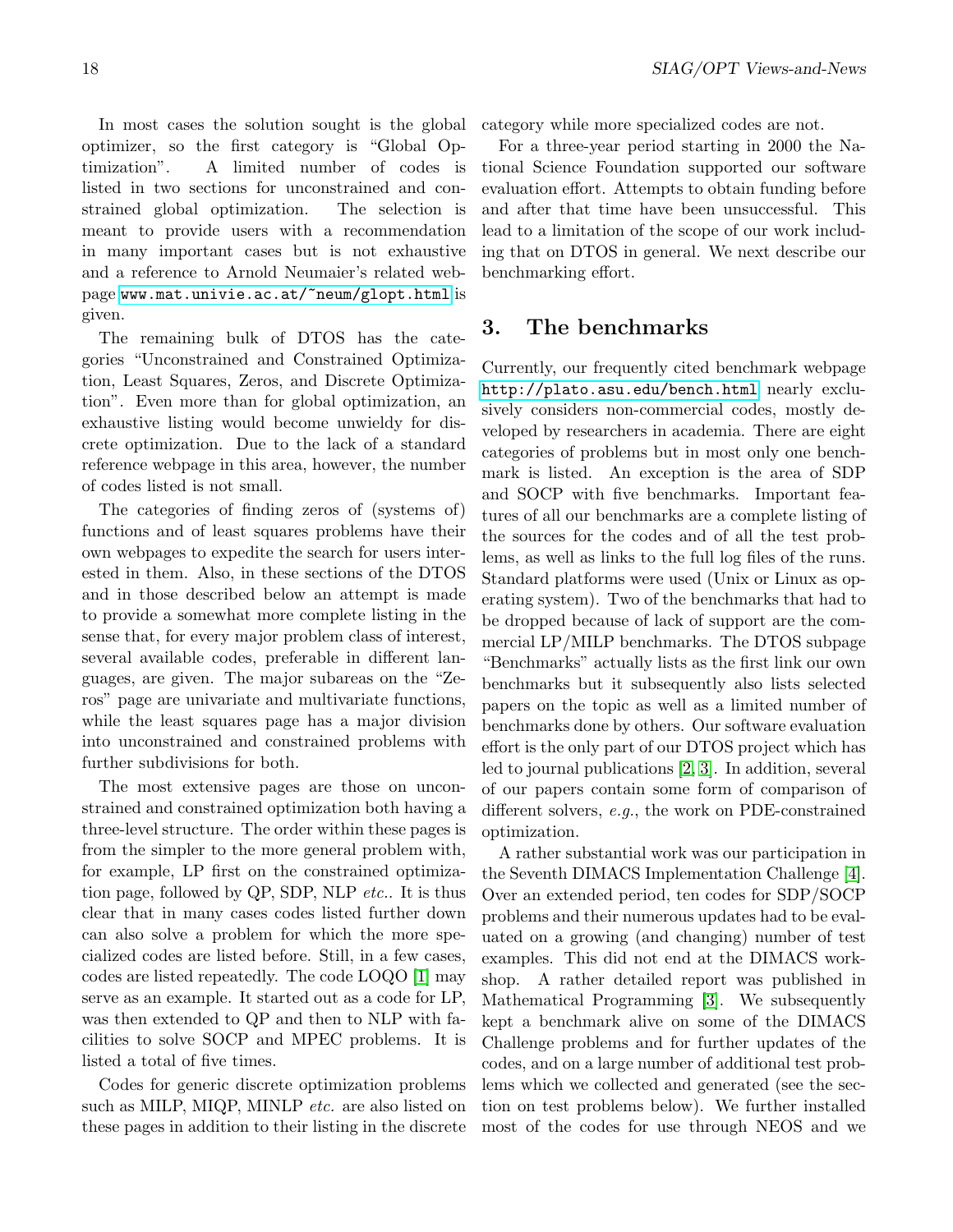added several further benchmarks in this area. In addition to standard classes such as LP, MILP, or NLP, we also included in our benchmarks areas such as  $(Q)QP$ ,  $MI(Q)QP$ ,  $MINLP$ , and  $MPEC$  including codes in development or having more recently been enabled to solve such problems. Because of the ongoing development of practically all the software considered, results will not be reported here.

#### 4. The test problem collection

Over the years of maintaining the DTOS project, test problems in various areas were collected or generated. In most cases, this did not happen in a very systematic way. Still, users of DTOS have found them useful, from PhD students, for example [\[5,](#page-19-4) [6\]](#page-19-5), to established researchers, for example [\[7\]](#page-19-6), and even to commercial vendors of software including ILOG-CPLEX and DASH. There is no URL leading to all the problems we have integrated into DTOS. On the "Testcases" subpage there are more than twenty such links. Here we just mention the extensive collection of LP and MILP problems, both partly taken from submissions to our NEOS solvers, the SDP problems, many of them generated by us, and the "testenvironment" for NLP by Peter Spellucci. Further, there is a link to our problems in the AMPL format. This is a rather extensive collection with 18 subdirectories. Several of these problems come from our own research and were used in the research of others.

## 5. The optimization software collection

Even less systematically than the benchmark and test problem collection, a small repository of programs has developed over time. Again, no single URL shows all the software available but links are spread throughout the DTOS. A number of useful codes that their authors stopped providing is one part of this collection, another is a directory holding all the different versions of Peter Spellucci's SQP code DONLP2(3) as well as his other optimization codes. Further, there are several codes by Mike Powell. All the codes are provided in source form. In addition, we provide binaries for different platforms of a few codes for which sources cannot be made available and for DONLP2 with an AMPL interface. For small to medium-size problems, DONLP2 is quite robust and compares well even with commercial codes. It is downloaded frequently, especially its C version (DONLP3).

### 6. The NEOS Solvers

While the installation and maintenance of web-based optimization solvers seems a project only remotely related to DTOS, there is, in fact a close connection. We were contacted by users who wanted to apply one of the programs they had found on DTOS but for which they had encountered difficulties. A typical example, is an NLP code such as DONLP2 in a language such as Fortran or C, which required the user to compile the code and to provide in the respective language both coded functions and data in specific formats. For NLPs, it is a substantial help to be able to formulate the problem in a modeling language, but the same happens in LP and in most other optimization problems. One additional advantage is then the ability to submit the problem to all solvers that have an interface to the modeling language.

It was thus only natural that we started to implement solvers for access through NEOS which had suitable interfaces and input formats. Our share of NEOS solvers is more than a third (counting input formats). and several are quite frequently used. Here we mention the LP/QP solver BPMPD which has four different input formats and is powerful and quite popular in spite of the fact that two commercial and four other non-commercial codes are available. Another frequently used solver in the MILP category is FEASPUMP, a pure feasibility solver. Due to its power for MILPs, the code SCIP is a favorite, as are several others of our solvers such as the traveling salesman solver CONCORDE (the only NEOS solver with a graphical output), the semi-infinite solver NSIPS, the nondifferentiable solver CONDOR, several of our eight SDP/SOCP solvers, and, more recently, also the exact LP code QSOPT-EX.

Important considerations in the implementation of our NEOS solvers are the number of available input formats and the resources provided, both in CPU time and in memory. Our solvers currently use a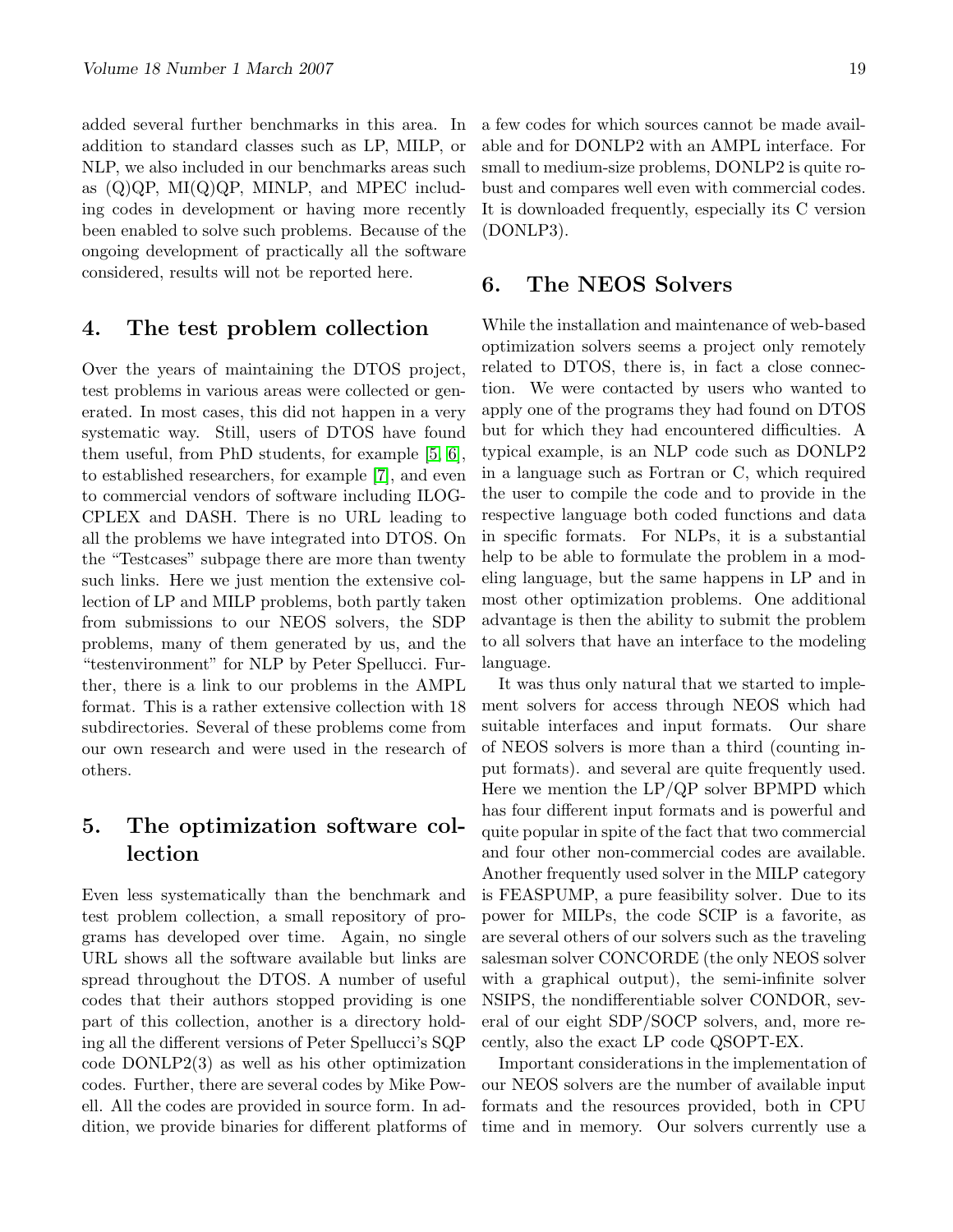total of thirteen different input formats and available memory ranges up to 16 GB; up to four parallel processors are used (by CSDP). We were the first to use Matlab for NEOS solvers and the first to use CPLEX as subsolver, and do both now extensively.

## 7. The future of DTOS

No specific plans exist for the DTOS project except for trying to maintain as many of its components as possible in our spare time. Only with additional time can a major overhaul of the main DTOS webpage be done, reorganizing, updating, and extending the information provided but also making it easier to navigate for users with little or no domain knowledge. Unfortunately, we cannot count on user feedback in the process of updating or extending the DTOS project, there is none. Not even NEOS users alert us to a temporary problem with one of the solvers. Extensions of the benchmarking and web solver efforts are highly unlikely without some additional form of support.

#### REFERENCES

- <span id="page-19-0"></span>[1] R. J. Vanderbei and D. F. Shanno, An interior-point algorithm for nonconvex nonlinear programming, Comput. Optim. Appl., 13 (1999), pp. 231–252.
- <span id="page-19-1"></span>[2] H. D. Mittelmann, Benchmarking interior point LP/QP solvers, Optim. Methods. Softw., 12 (1999), pp. 655–670.
- <span id="page-19-2"></span>[3] H. D. Mittelmann, An independent benchmarking of SDP and SOCP solvers, Math. Program., 95 (2003), pp. 407–430.
- <span id="page-19-3"></span>[4] [dimacs.rutgers.edu/Workshops/7thchallenge](http://dimacs.rutgers.edu/Workshops/7thchallenge)
- <span id="page-19-4"></span>[5] A. Wächter, An Interior Point Algorithm for Large-Scale Nonlinear Optimization with Applications in Process Engineering, Ph.D. Thesis, Carnegie Mellon University, 2002.
- <span id="page-19-5"></span>[6] S. Bonettini, E. Galligani, and V. Ruggiero, An inexact Newton method combined with Hestenes multipliers' scheme for the solution of Karush-Kuhn-Tucker systems, Appl. Math. Comput., 168 (2005), pp. 651–676.
- <span id="page-19-6"></span>[7] O. Schenk, A. Wächter, and M. Hagemann, Combinatorial Approaches to the Solution of Saddle-Point Problems in Large-Scale Parallel Interior-Point Methods, Research Report RC23824, IBM

Research Division, T.J. Watson Research Center, Yorktown Heights, USA, 2005.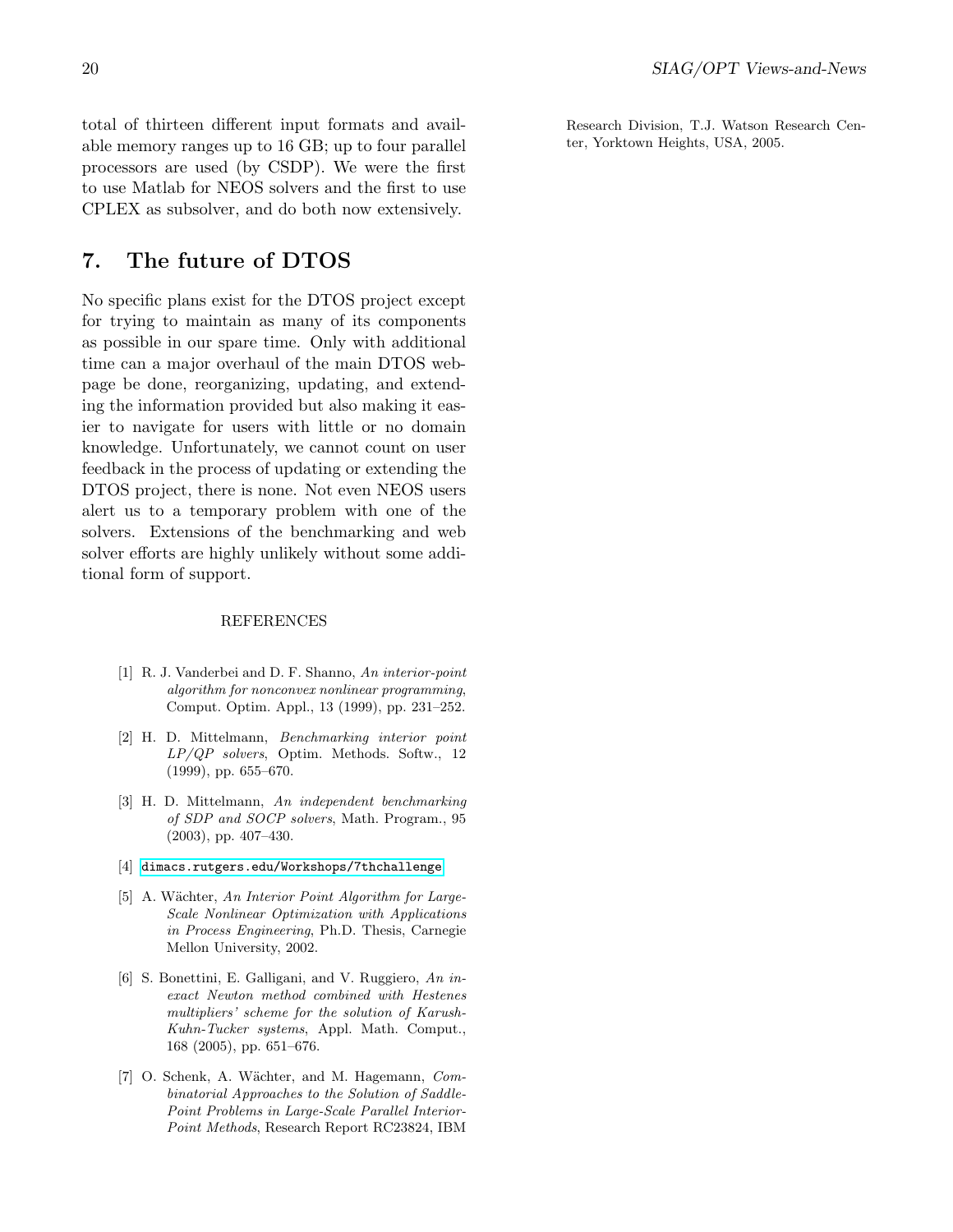## Bulletin

## <span id="page-20-0"></span>1. Event Announcements

Joint EUROPT-OMS Meeting 2007 July 4–7, 2007 Prague, Czech Republic <http://cio.umh.es/europt-oms>

The conference aims to review and discuss recent advances and promising research trends in continuous and discrete optimization theory, methods, applications and software development. Topics include: Linear and Nonlinear Optimization, Integer and Combinatorial Optimization, Convex and Nonsmooth Optimization, Global Optimization, Semidefinite Programming, Semi-infinite Programming, Multi-objective Optimization, Stochastic Optimization, Complementarity and Variational Inequality Problems, Derivative-free Optimization, Network Optimization, Scheduling Problems, Optimization in Technological, Bio- and Social Systems, Financial Optimization, Optimal Control, Automatic Differentiation, and Optimization Software,

This international conference is the first joint Meeting organized by the journal Optimization Methods and Software (OMS) and the Working Group on Continuous Optimization (EUROPT) <http://www.iam.metu.edu.tr/EUROPT> of the Association of European Operational Research Societies (EURO). The EUROPT-OMS Conference will be held prior to the 22nd European Conference on Operational Research (EURO XXII) in Prague <http://euro2007.vse.cz> and the 6th International Congress on Industrial and Applied Mathematics (ICIAM 2007) in Zurich <http://www.iciam07.ch>.

The invited speakers are:

- Frederic Bonnans (France)
- Yury Evtushenko (Russia)
- Komei Fukuda (Switzerland)
- Luigi Grippo (Italy)
- Dorit Hochbaum (USA)
- Tibor Illes (Hungary)
- Adrian Lewis (USA)
- Michal Kocvara (Czech Republic)
- Alexander Martin (Germany)
- Florian Potra (USA)
- Liqun Qi (China)
- Philippe Toint (Belgium)
- Stefan Ulbrich (Germany)
- Stephen Wright (USA)
- Yinyu Ye (USA)
- Ya-xiang Yuan (China)

The Conference Organizers are: Oleg Burdakov (Sweden), Conference Co-Chair, Florian Jarre (Germany), Conference Co-Chair, Karel Zimmermann (Czech Republic), Conference Co-Chair, Gerhard Wilhelm Weber (Turkey), Program Committee Chair, Marco A. López (Spain), Organizing Committee Chair, Martin Gavalec (Czech Republic), Local Organizing Committee Chair. The complete list of the Committees Members is available on the conference web site.

Information about the the conference venue, hotel arrangements, abstract submition, session organization, software exhibition, conference publications, dates and deadlines, registration fee, sponsors and partners, and e-mail addresses can be found on the webpage.

Ettore Majorana Centre for Scientific Culture International School of Mathematics "G. Stampacchia" 46th Workshop New Problems and Innovative Methods in Nonlinear Optimization July 31 – August 9, 2007 Erice, Italy

<http://www.dis.uniroma1.it/~erice2007>

The Workshop aims to review and discuss recent advances in the development of methods and algorithms for Nonlinear Optimization and its Applications.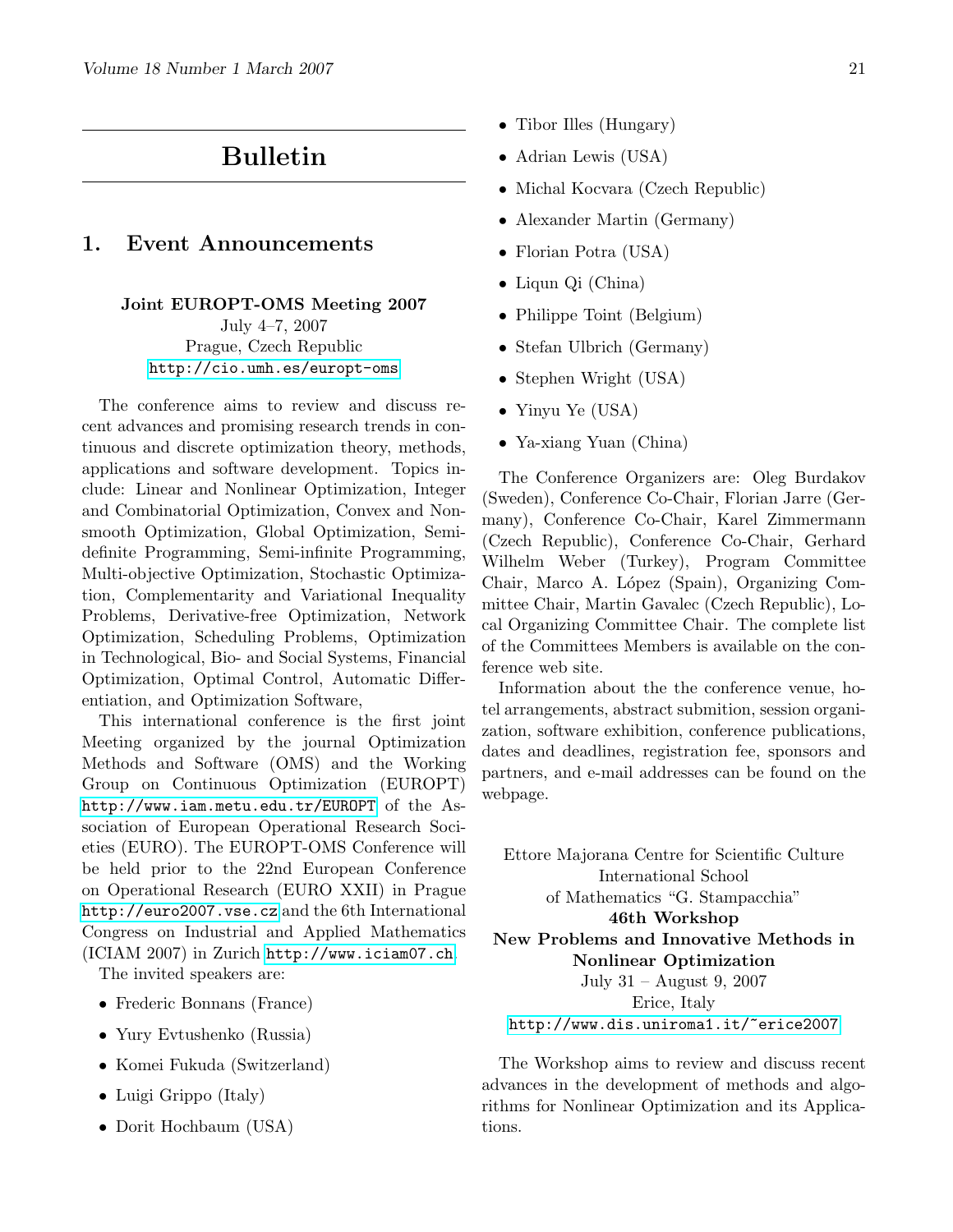Topics include constrained and unconstrained optimization, large scale optimization, global optimization, derivative-free methods, interior point techniques for nonlinear programming, nonlinear complementarity problems, variational inequalities, nonsmooth optimization, neural networks and optimization, and applications of nonlinear optimization.

The Workshop will include invited lectures (1 hour) and contributed lectures (30 min.) Members of international scientific community are cordially encouraged to contribute a lecture describing their current research and applications. Acceptance will be decided by the Advisory Committee of the School.

Invited lecturers who have confirmed the participation are:

- Immanuel Bomze, University of Vienna
- Marco D'Apuzzo, II Universita' di Napoli
- Christodoulos A. Floudas, Princeton Univ.
- William Hager, University of Florida
- Igor Konnov, Kazan University
- Stefano Lucidi, Univ. Roma "La Sapienza"
- Jose Mario Martinez, State Univ. Campinas
- Jorge Nocedal, Northwerstern University
- Jong-Shi Pang, Rensselaer Polytechnic Inst.
- Massimo Pappalardo, Universita' di Pisa
- Panos M. Pardalos, University of Florida
- Daniel Ralph, University of Cambridge
- Fabio Schoen, Universita' di Firenze
- Defeng Sun, National University of Singapore
- Marc Teboulle, Tel-Aviv University
- Luis Nunes Vicente, Univ. Coimbra
- Henry Wolkowicz, University of Waterloo
- Yinyu Ye, Stanford University
- Ya-xiang Yuan, Chinese Academy of Sciences

A special issue of Computational Optimization and Applications will be dedicated to the Workshop, including a selection of invited and contributed lectures.

Franco Giannessi Universita' di Pisa, Italy Director of the School Gianni Di Pillo Universita' di Roma "La Sapienza", Italy Director of the Workshop

> Czech–French–German 2007 Conference on Optimization 2007 September 17-21, 2007 Heidelberg, Germany <http://cfg07.uni-hd.de>

The conference is the 13th of the series of French-German meetings which started in Oberwolfach in 1980. This time, it is organized jointly with Czech optimizers, and takes place in the historical center of Germany's oldest university town, Heidelberg. The conference will consist of invited plenary, invited minisymposium and regular talks on all aspects of optimization.

Included topics: continuous optimization (smooth and nonsmooth), numerical methods for mathematical programming, optimal control and calculus of variations, robust optimization, mixed integer optimization, optimization with PDE, differential inclusions and set-valued analysis, stochastic optimization, multicriteria optimization, and optimization techniques for industrial applications.

The invited speakers (confirmed) are:

- Guillaume Carlier (Paris Dauphine)
- Roger Fletcher (University of Dundee)
- Roland Griesse (Austrian Acad. of Sciences)
- Pierre Maréchal (UPS Toulouse)
- Alexander Martin (TU Darmstadt)
- David Preiss (University College London)
- Carsten Scherer (TU Delft)
- Zdenek Strakos (Czech Academy of Sciences)
- Emmanuel Trlat (Universit d'Orlans)
- Michael Valasek (Czech Technical University, Prague)
- Luís Nunes Vicente (Univ. Coimbra)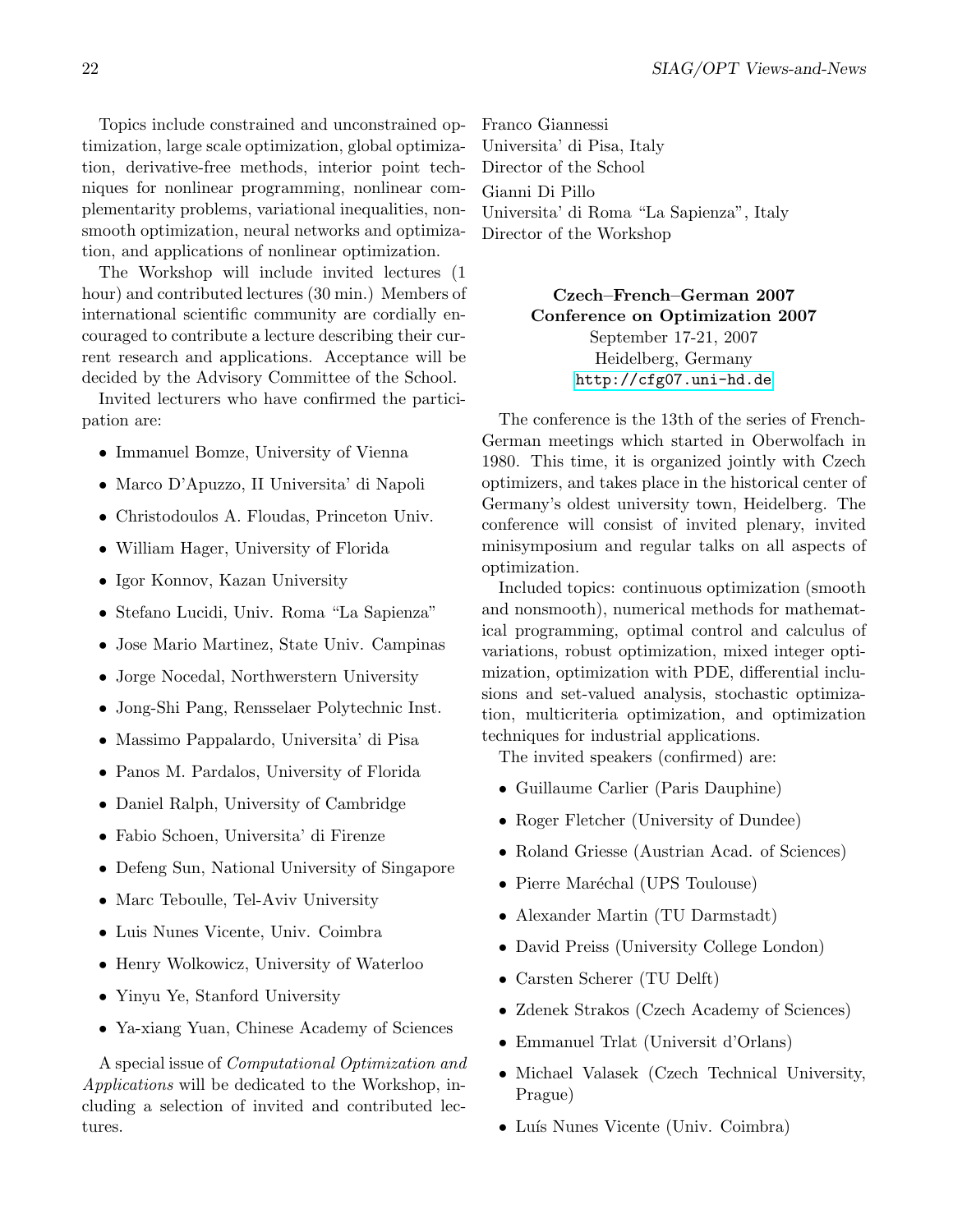- Andreas Wächter (IBM, Yorktown Heights)
- Andrea Walther (TU Dresden)

The Organizing Committee is formed by Hans Georg Bock, Moritz Diehl (chair), Gerhard Reinelt, Sebastian Sager (co-chair), and Johannes P. Schlöder.

The complete Program Committee and deadlines can be found on the webpage.

> Follow-up Workshop on Optimization in Finance October 26-27, 2007 Coimbra, Portugal [www.mat.uc.pt/tt2005/follow-up](http://www.mat.uc.pt/tt2005/follow-up)

The Workshop on Optimization in Finance was held in Coimbra, Portugal, in July 5-8, 2005 Coimbra, Portugal. The quality of the meeting was considered high and the participation surpassed the best expectations. The conference program is still available at the web site [www.mat.uc.pt/tt2005/of](http://www.mat.uc.pt/tt2005/of). The workshop was organized under the auspices of the portuguese CIM (International Center for Mathematics, a member of ERCOM European Research Centres on Mathematics), and was one of the events of the CIM Thematic Term on Optimization 2005.

As in the 2005 workshop, the targeted audience for the Follow-up Workshop on Optimization in Finance includes graduate students and faculty members working in applied mathematics, operations research, and economics, who have been or plan to be interested in optimization methods in finance. The event will also be attractive for those doing quantitative modeling in the financial market. The Follow-up Workshop topics include, among others, asset allocation, risk management, and derivative pricing.

The Follow-up Workshop will consist of a limited number of invited lectures. Those interested in contributing can submit a title and an abstract for a poster session. The list of invited speakers include:

- Alexandre d'Aspremont (Princeton University)
- Victor DeMiguel (London Business School)
- Jacek Gondzio (The University of Edinburgh)
- Peter Laurence (Universit`a di Roma "La Sapienza")
- Ioana Popescu (INSEAD)
- Ekkehard Sachs (University of Trier)
- Ralf Werner (Technische Universität Mnchen  $\&$ Hypo Real Estate Holding)

The meeting is organized by A. M. Monteiro (Univ. Coimbra), R. H. Tütüncü (Goldman Sachs), and L. N. Vicente (Univ. Coimbra).